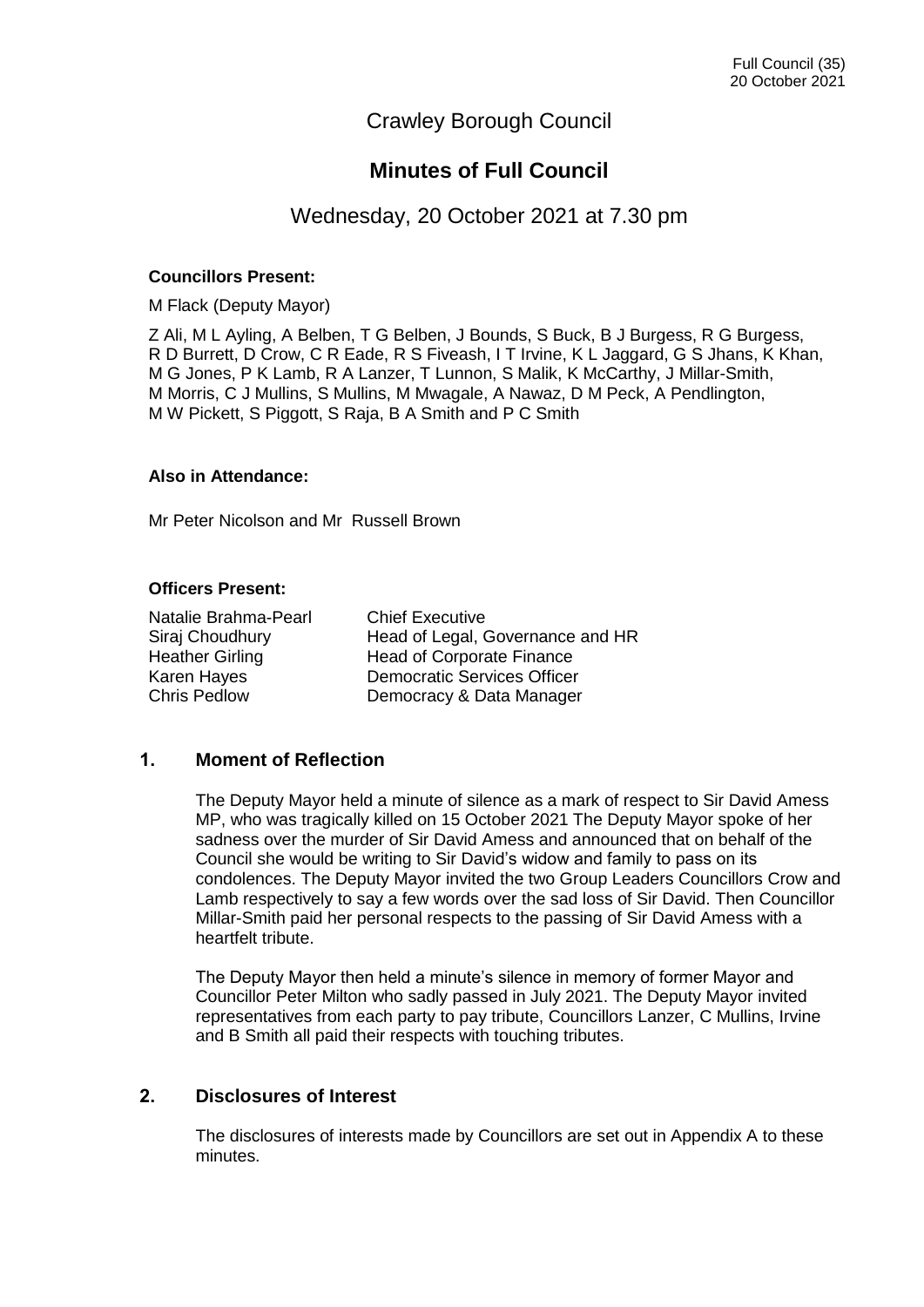### **3. Minutes**

The minutes of the meeting of the Full Council held on 14 July 2021 were approved as a correct record and signed by the Deputy Mayor.

### **4. Communications**

The Deputy Mayor addressed the Full Council and thanked members across the chamber for their support since she began covering the duties of Mayor in September 2021, as it is a role she had not necessarily been expecting to take on. It was also confirmed she would be continuing to support the British Red Cross as the Mayoral Charites as previously planned for 2021-22 municipal year. She would also be supporting a local charity, SEDS – the Sussex Ehlers-Danlos Syndromes and Hypermobility Disorders Support. SEDS is a charity very close to her heart, as she came across it when accessing support personally. It was noted that the charity not only raises awareness of the condition to the public, which was particularly crucial given the often-invisible nature of it, but also effectively lobbies the local CCG to ensure that medical professionals in the local area were educated and understand the condition. The charity also provides vital support to members in answering their queries and helping them to access support. Councillor Flack commented that she was looking forward to raising some vital funds for those charities over the course of the remainder of the Council year. The Deputy Mayor also declared that her consort for the year would be Peter Lamb.

The Deputy Mayor then gave the Full Council a brief update of what she had been doing so far, including visiting the Gurdwara, to celebrate the 400<sup>th</sup> birthday of one of their gurus, attended an exhibition at Crawley Museum, put on for Black History Month and also visited Crawley Community Action which was formerly known as Crawley CVS on their  $60<sup>th</sup>$  anniversary. It was noted that the Deputy Mayor would be at the Remembrance Service on the 14<sup>th</sup> November at St Johns Church.

In a further communication item, the Leader of the Council, Councillor Lamb confirmed that, following Councillor Fiveash having resigned from his Cabinet position, that the new Deputy Leader of the Council would be Councillor Peter Smith, who would also remain as the Cabinet Member for Planning and Economic Development. The Leader in doing so thanked Councillor Fiveash for his work as the Deputy Leader and the Cabinet Member for Resources during this municipal year and wished him all the best in his future endeavours.

| <b>Questioner's Name</b>                                              | <b>Name of Councillor Responding</b>                                                  |
|-----------------------------------------------------------------------|---------------------------------------------------------------------------------------|
| <b>Richard Symonds - Ifield Society</b>                               | Councillor Peter Smith -<br>(Cabinet Member for Planning and                          |
| Is the 'Water Neutrality' Directive<br>from Natural England a 'show-  | Economic Development)                                                                 |
| stopper' when it comes to large<br>developments - such as the West of | Natural England is a government agency<br>and they sent the Council a position        |
| Ifield masterplan within our ancient<br>Parish?                       | statement on 14 September this year<br>which was entirely unexpected. It has an       |
|                                                                       | <i>immediate effect on the Sussex North</i><br>Water Supply route which is managed by |

# **5. Public Question Time**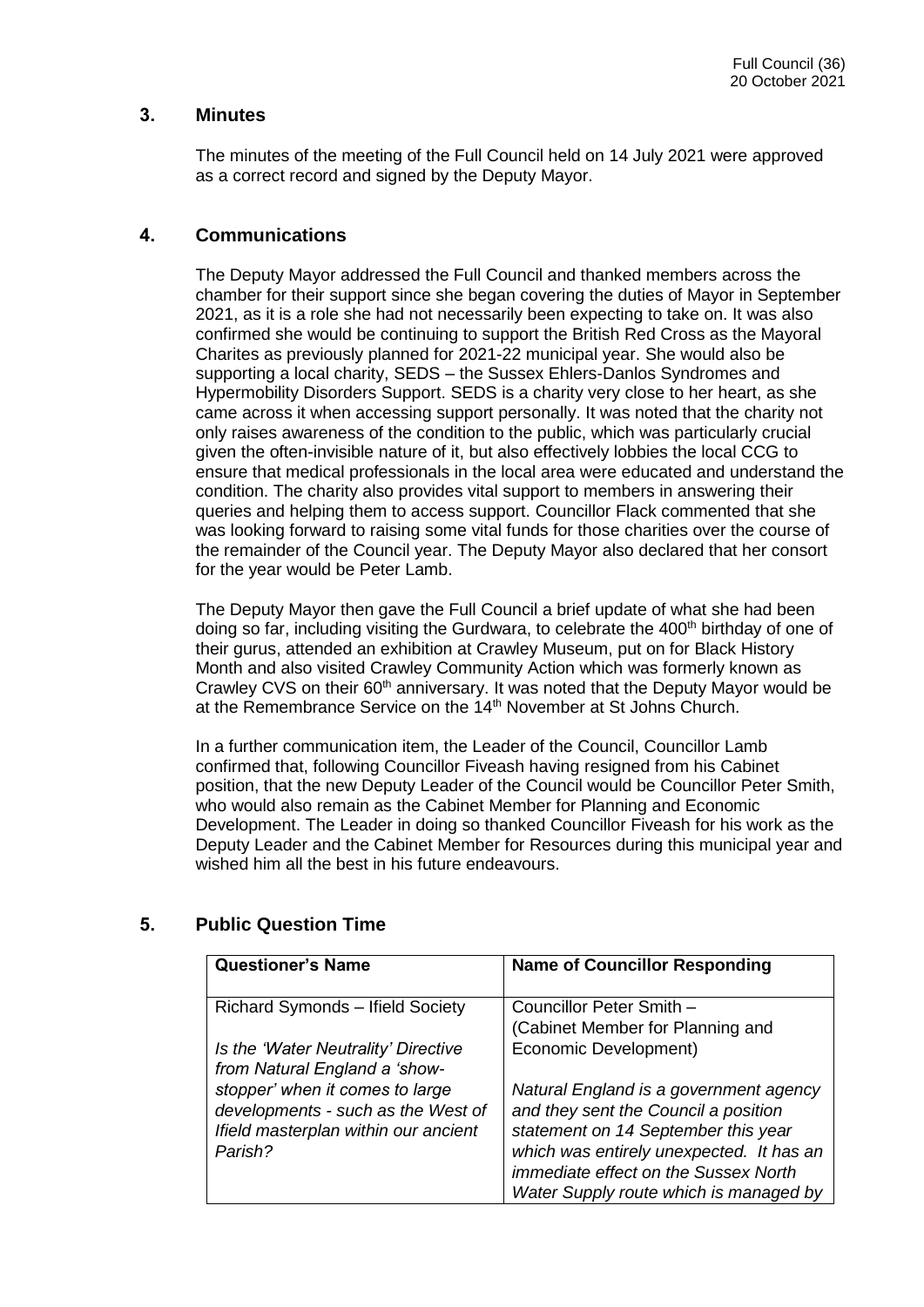| <b>Questioner's Name</b>                                                                                                                                                                                                                                                                            | <b>Name of Councillor Responding</b>                                                                                                                                                                                                                                                                                                                                                                                                                                                                                                                                                                                                                                                                                                                                                                                                                                                                                                                                                                                                                                                                                                                                                                                                                                                                                                                                                                                                                     |
|-----------------------------------------------------------------------------------------------------------------------------------------------------------------------------------------------------------------------------------------------------------------------------------------------------|----------------------------------------------------------------------------------------------------------------------------------------------------------------------------------------------------------------------------------------------------------------------------------------------------------------------------------------------------------------------------------------------------------------------------------------------------------------------------------------------------------------------------------------------------------------------------------------------------------------------------------------------------------------------------------------------------------------------------------------------------------------------------------------------------------------------------------------------------------------------------------------------------------------------------------------------------------------------------------------------------------------------------------------------------------------------------------------------------------------------------------------------------------------------------------------------------------------------------------------------------------------------------------------------------------------------------------------------------------------------------------------------------------------------------------------------------------|
|                                                                                                                                                                                                                                                                                                     | Southern Water. The position statement<br>applies to most of Crawley and Manor<br>Royal and it stops the council approving<br>new applications and giving planning<br>applications where there is an increased<br>water demand implication, which is of<br>course almost all planning applications.<br>It is preventing affordable schemes from<br>coming forward and stopping people<br>getting their extensions. We need to find<br>a solution and we are cooperating with<br>Natural England, Southern Water and<br>other affected planning authorities to<br>develop a Water Neutrality Strategy<br>which will take some months to put into<br>place. We currently have a large number<br>of household applications that are<br>already affected by this position<br>statement and more coming in, together<br>with major applications for commercial<br>development, which is preventing<br>investment in Crawley and potential<br>employment. In the longer term Southern<br>Water are proposing to install new<br>abstraction facilities. The majority of the<br>West of Ifield site lies in Horsham district<br>and they will decide the planning<br>application for this site and Crawley will<br>only be a consultee. I cannot say what<br>effect the Natural England position<br>statement will have, but Homes England<br>is a government agency and there is no<br>guarantee that this will prevent the West<br>of Ifield site development. |
| <b>Supplementary Question -</b><br><b>Will Crawley Borough Council</b><br>support a letter-writing campaign<br>urging Homes England to withdraw<br>their masterplan of 10,000 houses<br>West of Ifield, the first phase being<br>3500 houses of Ifield golf course and<br>the parish brook meadows? | Crawley Borough Council would<br>encourage all those who object to the<br>proposals to use every avenue available<br>to ensure their voice is heard by Homes<br>England. That could include a letter<br>writing campaign or more importantly<br>ensuring that they participate in any<br>formal public consultation run by Homes<br>England. It is important to demonstrate<br>objections in numbers and a lack of<br>overwhelming opposition in the public<br>responses is likely to be used as<br>evidence of public support when planning<br>permission is sought.                                                                                                                                                                                                                                                                                                                                                                                                                                                                                                                                                                                                                                                                                                                                                                                                                                                                                    |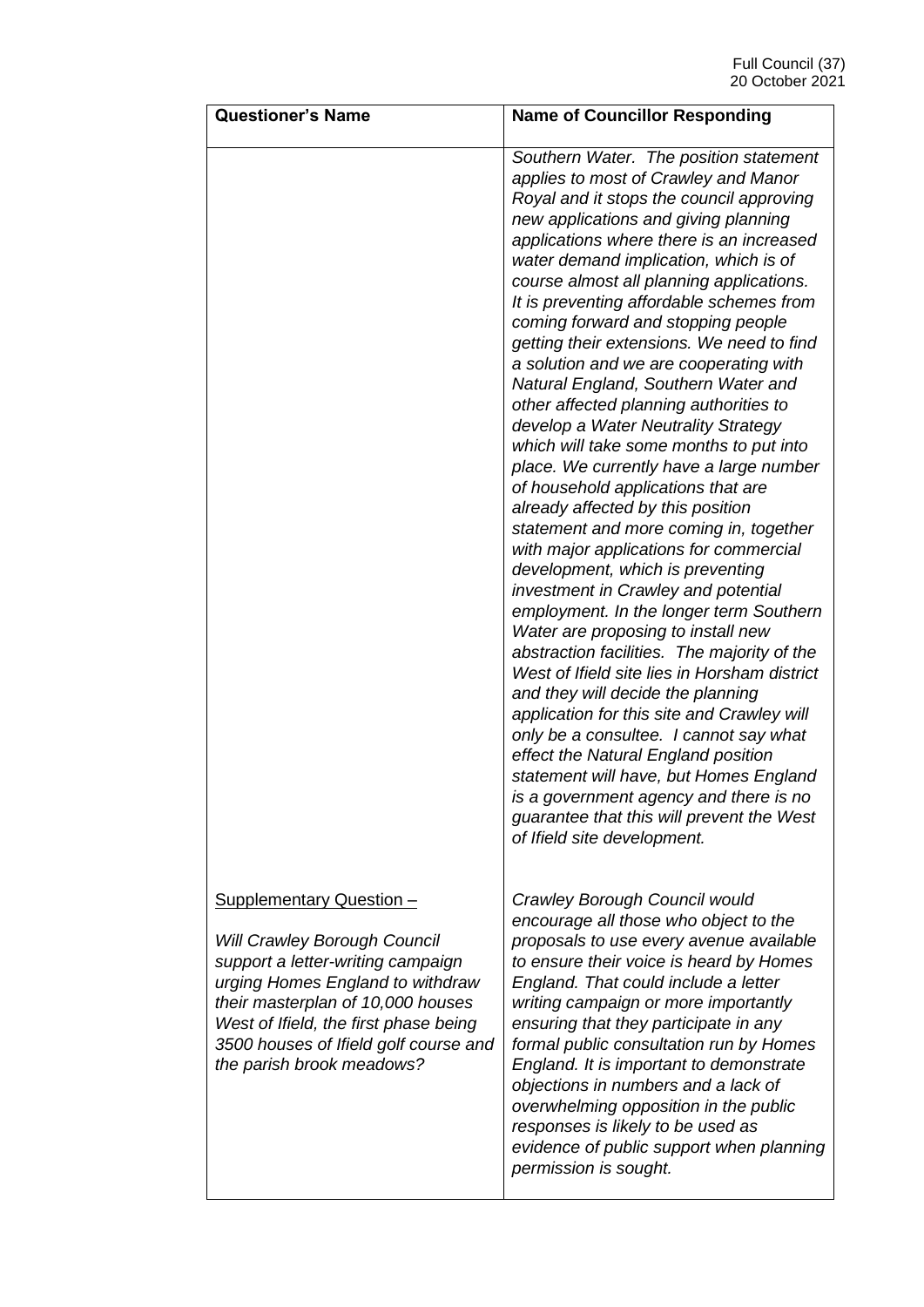| <b>Questioner's Name</b>                                                                                                                                                                                                                                                                                                                                                                                                                                           | <b>Name of Councillor Responding</b>                                                                                                                                                                                                                                                                                                                                                                                                                                                                                                       |
|--------------------------------------------------------------------------------------------------------------------------------------------------------------------------------------------------------------------------------------------------------------------------------------------------------------------------------------------------------------------------------------------------------------------------------------------------------------------|--------------------------------------------------------------------------------------------------------------------------------------------------------------------------------------------------------------------------------------------------------------------------------------------------------------------------------------------------------------------------------------------------------------------------------------------------------------------------------------------------------------------------------------------|
| Mr Khan - Bewbush                                                                                                                                                                                                                                                                                                                                                                                                                                                  | In line with the Constitution, the Mayor<br>rejected the question as it related directly<br>to an individual's case. Mr Khan was<br>then asked to leave the meeting due to<br>his disruptive behaviour. After initially<br>refusing to leave the meeting, he left the<br>meeting before being excluded.                                                                                                                                                                                                                                    |
| Child - Broadfield<br>If we shut down all adventure<br>playgrounds the normal parks aren't<br>as safe so what do we do?                                                                                                                                                                                                                                                                                                                                            | Councillor Chris Mullins -<br>(Cabinet Member for Wellbeing)<br>We are still about making provision for<br>our children with good provision and<br>facilities in Crawley. Unfortunately we<br>have to rationalise things every now and<br>again. We will be having good provision<br>for children and we won't be closing 2 of<br>the adventure playgrounds, they will be<br>open in an unsupervised way. They will                                                                                                                        |
|                                                                                                                                                                                                                                                                                                                                                                                                                                                                    | be looked after and children will still be<br>able to go there with their parents. But<br>they will be open for longer than the<br>present facilities. We are looking to do<br>things in a different way for our young<br>people and their families.                                                                                                                                                                                                                                                                                       |
| Phil Hayes - Langley Green<br><b>Councillor Mullins previously</b><br>mentioned the miners' strike in 1984,<br>as background to the Play Service,<br>this was flourishing then, there were<br>11 centres which catering for all<br>young people. I believe today's<br>people who are now in their 40s<br>benefited from the Play Service. The<br>service is an important part of<br>Crawley's lifestyle and it helps<br>children's health and social<br>wellbeing. | Councillor Brenda Smith -<br>(Ward Councillor for Langley Green &<br>Tushmore)<br>Our play centres have and continued to<br>be excellent and support young people in<br>the town and it is vital that we continue to<br>make those provisions for them. It is<br>people like Phil Hayes that make our<br>playgrounds work and who are<br>passionate for keeping facilities for young<br>people. He should be thanked and the<br>other play leaders for their dedicated<br>service.<br>Two Councillors responded they had<br>visited sites. |
| <b>Supplementary Question -</b><br>How many councillors attended the 2<br>facilities to actually see what went<br>on?                                                                                                                                                                                                                                                                                                                                              | Councillor Sue Mullins -<br>(Ward Councillor for Langley Green &<br>Tushmore)<br>We owe Phil Hayes thanks especially for                                                                                                                                                                                                                                                                                                                                                                                                                   |
|                                                                                                                                                                                                                                                                                                                                                                                                                                                                    | Cherry Lane. My children had a fantastic                                                                                                                                                                                                                                                                                                                                                                                                                                                                                                   |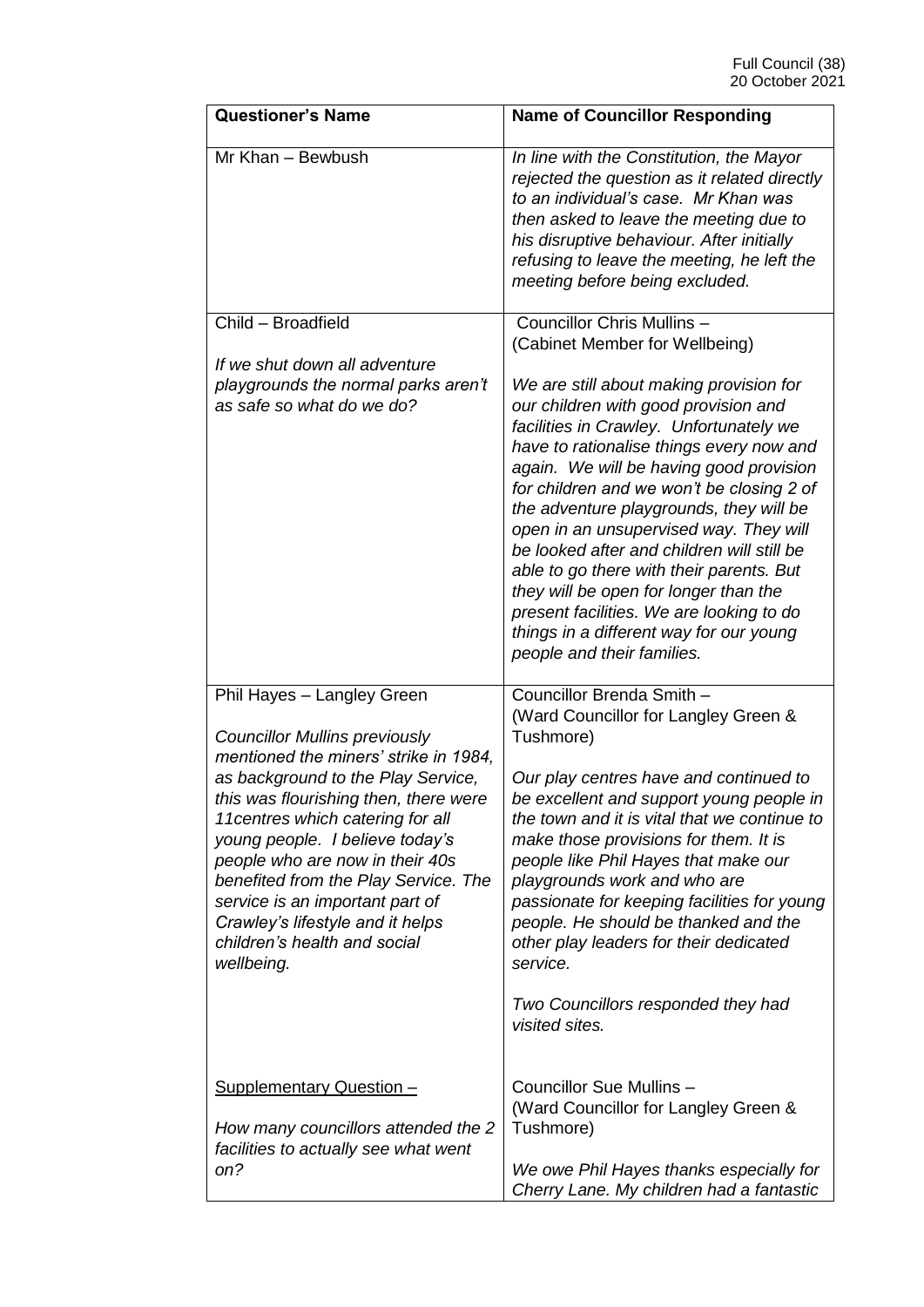| <b>Questioner's Name</b>                                                                                                                                                                                                                                                                                                                                                                                                                                                                                                                                                                                                                                                                                                                                                                                                                                                                                                                         | <b>Name of Councillor Responding</b>                                                                                                                                                                                                                                                                                                                                                                                                                                                                                                                                                                                                                                                                                                                                                                                                                                                                                                                                                                                                                                                                                                                                    |
|--------------------------------------------------------------------------------------------------------------------------------------------------------------------------------------------------------------------------------------------------------------------------------------------------------------------------------------------------------------------------------------------------------------------------------------------------------------------------------------------------------------------------------------------------------------------------------------------------------------------------------------------------------------------------------------------------------------------------------------------------------------------------------------------------------------------------------------------------------------------------------------------------------------------------------------------------|-------------------------------------------------------------------------------------------------------------------------------------------------------------------------------------------------------------------------------------------------------------------------------------------------------------------------------------------------------------------------------------------------------------------------------------------------------------------------------------------------------------------------------------------------------------------------------------------------------------------------------------------------------------------------------------------------------------------------------------------------------------------------------------------------------------------------------------------------------------------------------------------------------------------------------------------------------------------------------------------------------------------------------------------------------------------------------------------------------------------------------------------------------------------------|
| I believe in the Play Service and I<br>believe in young people. Mental<br>health are Covid are big issues but<br>when children have room to play<br>those issues are reduced. The<br>parents get involved too and the<br>service assists parents as well as<br>the children.                                                                                                                                                                                                                                                                                                                                                                                                                                                                                                                                                                                                                                                                     | time and life skills. I want children to<br>continue to enjoy them safely. Long may<br>the adventure playgrounds last in<br>whatever form.                                                                                                                                                                                                                                                                                                                                                                                                                                                                                                                                                                                                                                                                                                                                                                                                                                                                                                                                                                                                                              |
| Robin Burnham - Bewbush<br>Councillor Fiveash opposed the cuts<br>and closures of the adventure<br>playgrounds. He fought and won an<br>agreement from Peter Lamb to keep<br>the equipment in Bewbush and<br>Broadfield adventure playgrounds<br>and to see if within the budget there<br>was a way to keep the adventure<br>playgrounds going. I would stress<br>that in order to keep the adventure<br>playgrounds going we do need the<br>professionals with jobs to do this and<br>Crawley has the highest level of<br>unemployment. The council's budget<br>(which comes from us) is available<br>on the council's website and the<br>public are going to look at ways to<br>find the finance for the sites: it needs<br>to be for all 4 sites. Can I have an<br>assurance from the council that<br>when these suggestions from the<br>public are brought in with regards to<br>the finance to be found that they are<br>considered please? | Councillor Peter Lamb -<br>(Leader of the Council)<br>We did modify the proposal following<br>Councillor's Fiveash's request, which<br>amended the decision to 'mothball' them<br>as opposed to progress them into<br>something else. We are continuing to try<br>and find ways to preserve all 4 sites or<br>bring some back depending on what<br>options are presented. I would heartedly<br>encourage every person in the<br>community to go through the council's<br>budget in detail as people will be<br>surprised just how challenging the<br>current situation is. Just over 10 years'<br>ago we had a budget 3 times that we do<br>now. The fact that we are still able to pick<br>up people's bins weekly is remarkable.<br>When we consulted that was the issue<br>that residents were most keen on<br>preserving over all other considerations. I<br>am happy for people to look through the<br>budget and we will consider suggestions.<br>This is the first set of cuts carried out in 7<br>years, triggered by the pandemic and we<br>have not been left with any other option<br>and it is not being done because we want<br>to but because we have to. |
| Supplementary Question -<br>For clarification was that a 'yes' that<br>the council will let the public have its<br>voice?                                                                                                                                                                                                                                                                                                                                                                                                                                                                                                                                                                                                                                                                                                                                                                                                                        | We have already allowed the public to<br>have its voice and will continue to do so.<br>We will consider suggestions but we<br>cannot stop council decisions in February<br>where it will impact on delivery of<br>services and quality of life.                                                                                                                                                                                                                                                                                                                                                                                                                                                                                                                                                                                                                                                                                                                                                                                                                                                                                                                         |
| I live in Bewbush and myself and<br>other residents were not aware of<br>the consultation, not a phone call or<br>leaflet.                                                                                                                                                                                                                                                                                                                                                                                                                                                                                                                                                                                                                                                                                                                                                                                                                       |                                                                                                                                                                                                                                                                                                                                                                                                                                                                                                                                                                                                                                                                                                                                                                                                                                                                                                                                                                                                                                                                                                                                                                         |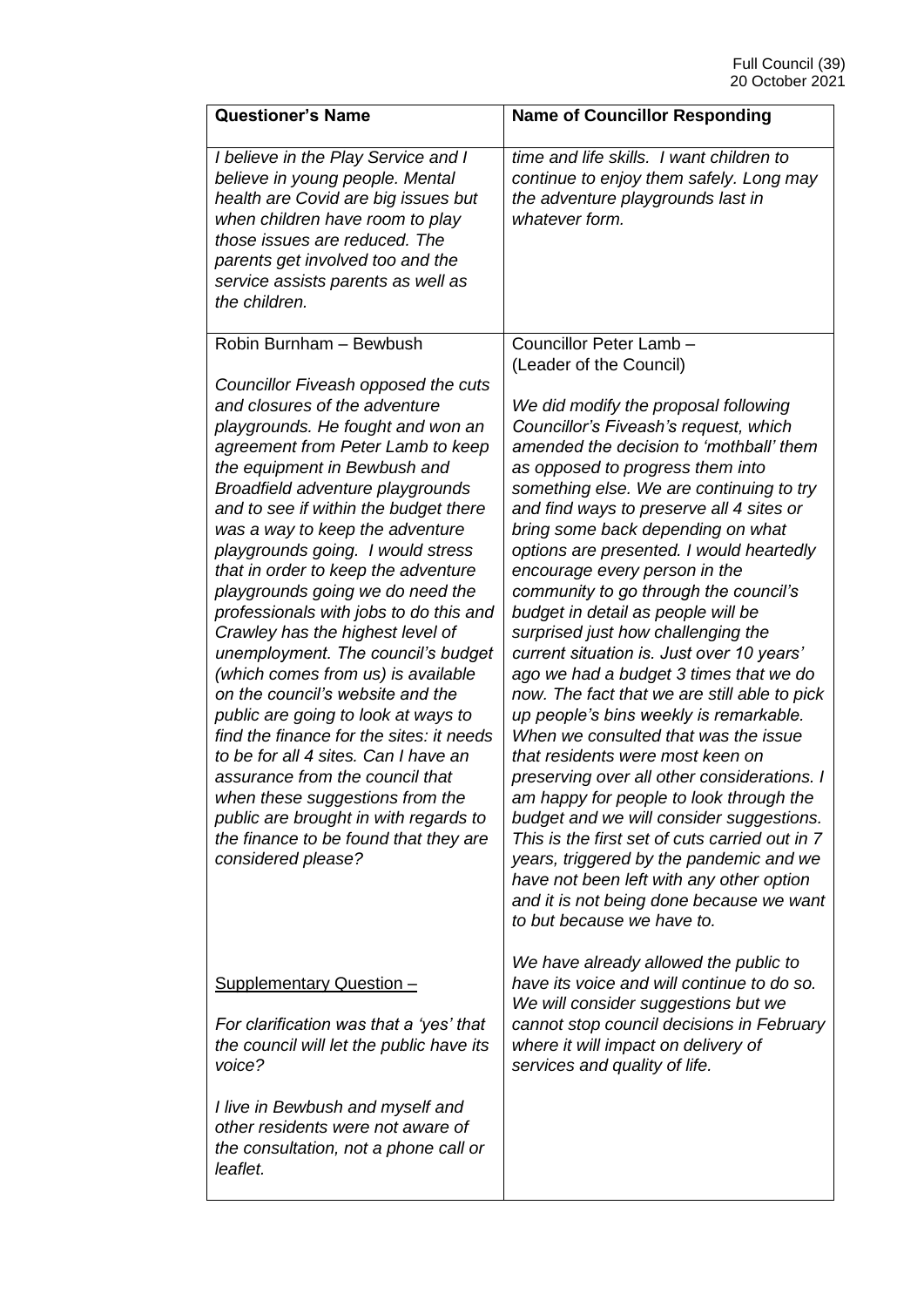| <b>Questioner's Name</b>                                                                                                                                                                                                                                                                                                                                                                                                                                                                                                                                                                                                                                                                                                                                              | <b>Name of Councillor Responding</b>                                                                                                                                                                                                                                                                                                                                                                                                                                                                                                                                                             |
|-----------------------------------------------------------------------------------------------------------------------------------------------------------------------------------------------------------------------------------------------------------------------------------------------------------------------------------------------------------------------------------------------------------------------------------------------------------------------------------------------------------------------------------------------------------------------------------------------------------------------------------------------------------------------------------------------------------------------------------------------------------------------|--------------------------------------------------------------------------------------------------------------------------------------------------------------------------------------------------------------------------------------------------------------------------------------------------------------------------------------------------------------------------------------------------------------------------------------------------------------------------------------------------------------------------------------------------------------------------------------------------|
| Leila Mill - Broadfield<br>It is upsetting for me personally that<br>my children's future and our<br>children's future is on the backburner<br>of bins being collected. I didn't<br>receive any leaflets I didn't know<br>about the consultation. Phil was to<br>me in my childhood, what these<br>lovely people are to my children.<br>The importance of the adventure<br>playground being supervised is<br>major and to go and be independent<br>and to learn life skills away from their<br>parents. I can take my kids to any<br>park but the fact that they get to go<br>to these places where there is<br>independence for them to learn is<br>heavenly. Are we going to have<br>something inside the town centre<br>that is supervised similar to<br>previous? | Councillor Chris Mullins -<br>(Cabinet Member for Wellbeing)<br>It is not a decision we want to do, and if<br>we were in a different situation we would<br>do things differently. But we are looking<br>at how we can still make good provision<br>for our children. We understand the<br>importance of health and wellbeing and<br>we are looking at alternatives throughout<br>the town. That's the reason we are going<br>to run 2 of the sites unsupervised until<br>we can find alternative approaches. We<br>cannot find finance for staffing all the<br>adventure playgrounds any longer. |

# **6. Petitions - "the closure and change of use for the Millpond site at Bewbush and the site at Cherry Lane, Langley Green'**

The Full Council considered an e-petition, submitted via change.org and in a CSV format, received by the Council's Petitions Officer. As the petition contained over 1000 (approximately 1950) valid signatures it was required to be debated by Full Council. The petition stated as follows "On the closure and change of use for the Millpond site at Bewbush and the site at Cherry Lane, Langley Green".

#### *"Please find attached the completed petition representing people's views regarding the closure and change of use for both the Millpond site at Bewbush and the site at Cherry Lane, Langley Green"*

Councillors were informed that as the Full Council was the decision maker regarding the changes to the Adventure Playgrounds as a clearly identifiable saving within the Budget setting report and therefore, the Full Council retained the decision making power in respect of the petition before them. The Deputy Mayor reminded Members that the Constitution limits debates on petitions to 30 minutes per meeting.

Natalie Campbell, the Principal Petitioner, presented the petition to the Full Council (the presentation is attached as Appendix B to these minutes).

Councillor C Mullins, as Cabinet Member for Wellbeing addressed the meeting, thanking the Principal Petitioner for submitting the petition. Councillor C Mullins, then made the following points including: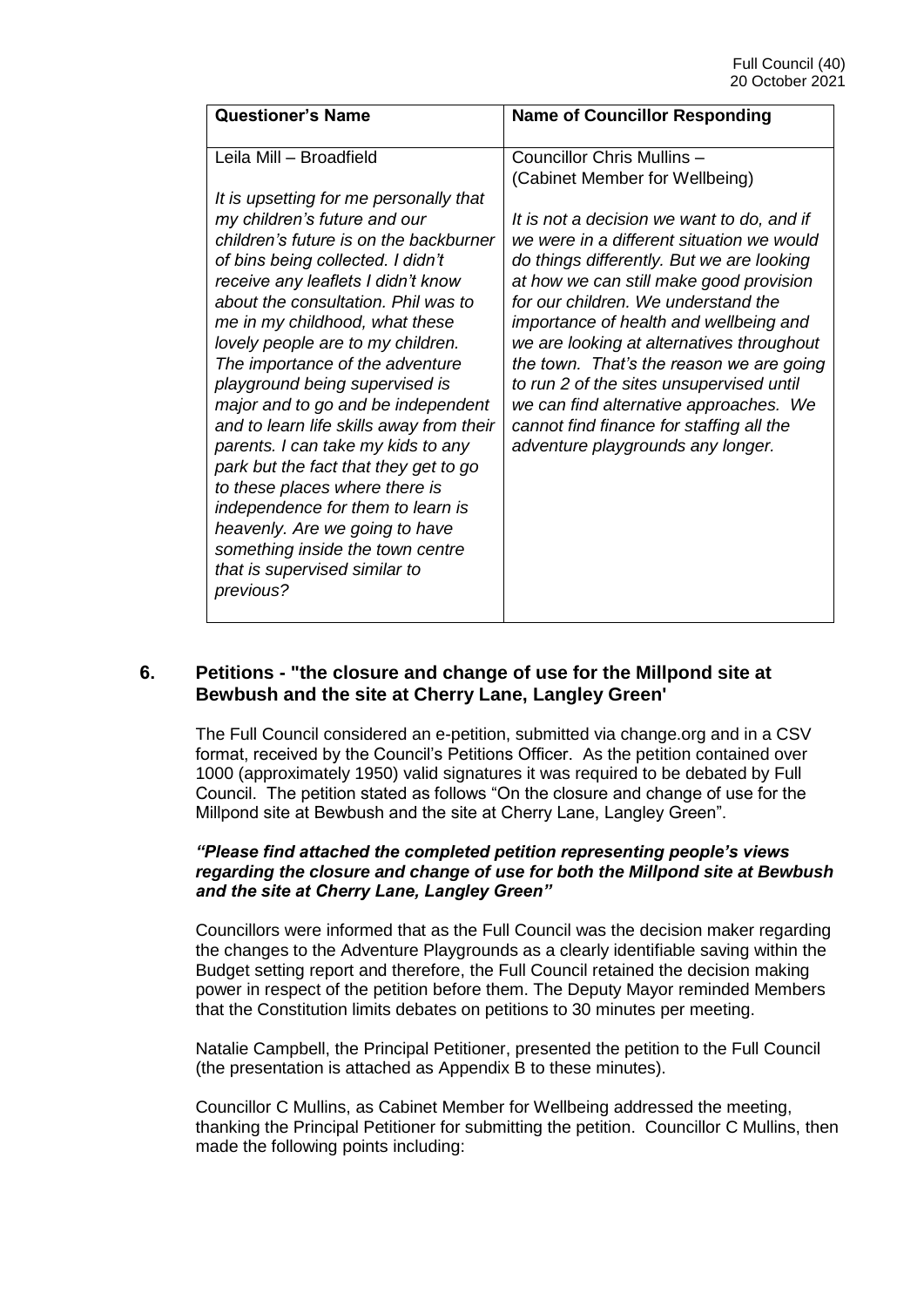- Reiterated it was a difficult decision to make but the council was in a challenging financial situation as a result of the pandemic.
- It was planned to 'mothball' two sites, with others as unsupervised. It was noted that the staffing figure was not attainable.
- The unsupervised sites would mean that there would be more available.
- It was acknowledged that the service was governed by the HSE and has to ensure that the standard of equipment meets the highest specification.
- Following the serious accident a few years' ago at Cherry Lane adventure playground all equipment was removed, albeit equipment that had been passed by the HSE. In order to meet safety standards equipment costs are in excess of £200,000 per site and consequently refurbishment programme and equipment costs are not feasible.

The Deputy Mayor then opened the debate to the floor.

Councillor Crow's comments included –

- Covid has changed how services are run.
- Health and safety has changed and affected ways of working and it now becomes more expensive to provide a service.
- It is not a decision that the Council wanted to take, it was a decision that resulted from public consultation. Preserving weekly bin collection was a greater priority for the Council but other options could come forward and be costed, then those should be investigated.

Councillor Jones' comments included –

- Never wanted to reduce services and some difficult decisions had to be made.
- Cabinet Members had been responsive to residents and ward Councillors.
- Wanted to maintain Millpond to remain open as a play area.
- There was a balance to be made between the concerns with what could be achieved.
- There would be an outreach play service that would go out to areas across the Borough.
- There was a need to see what possibilities were with community groups taking over the remaining sites and would be an interesting opportunity to explore.

Councillor Lanzer's comments included –

- Despite the amount of additional Covid funding, the severity of the financial situation should not be underestimated.
- The ability to maintain the sites proved costly.
- It was remarked again that each playground attendance costs the taxpayer £30 and there had been a 68% reduction in attendance sine 2002/2003 and that to keep all 4 adventure playgrounds open would cost £500,000 of initial investment to bring them up to standard.
- Any community group or commercial enterprise that enters into this process with the facts as an investment would be required to bring the adventure playgrounds up to the required standard particularly in the area of health and safety. Plus an ongoing commitment to either fund attendance to £30 per head (if all 4 sites were opened) or a combination of charging.
- There was full consultation on the budget prior to February 2021, and the refuse collection service there was held in high regard but there is an opportunity for this Council to lead on this (particularly now whilst in tight political control). There would be a time when switching to fortnightly collections was inevitable, which would increase recycling and also provide a saving which could be used on other services.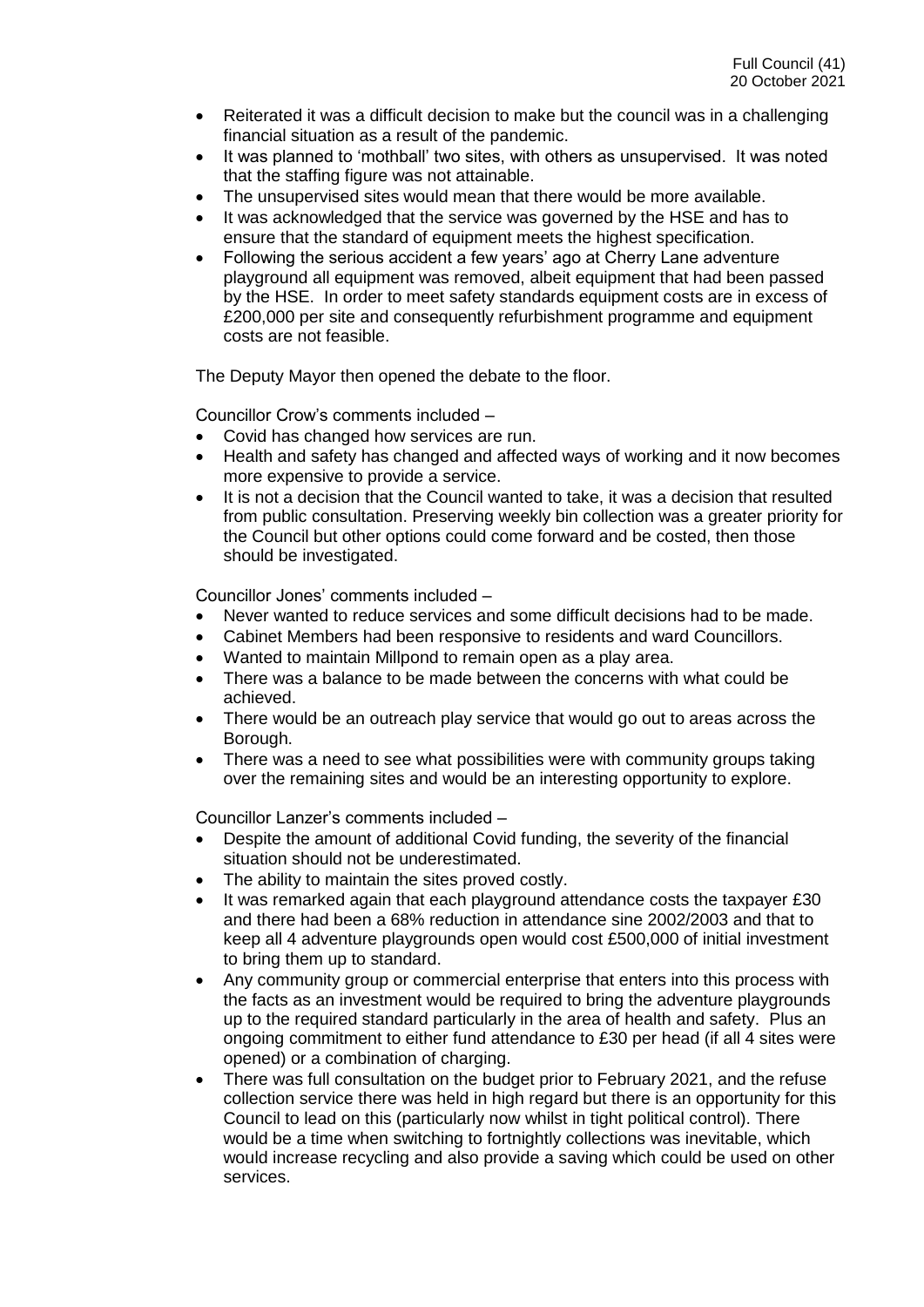Councillor S Mullins' comments included –

- Passionate about the adventure playgrounds, they were important now and in the future. But we need to be practical. The budget and finances make for poor reading and books need to balanced.
- Biggest complaint received about the adventure playgrounds, was that 'when I go they were closed'. The compromise was the unsupervised sites as the equipment and sites will still be there for use.

Councillor Fiveash's comments included –

- Adventure playgrounds are vital in Crawley and the decision to close Bewbush was taken too quickly. To keep Waterlea open and Bewbush closed just defied logic given the numbers within the deprived neighbourhoods.
- Furnace Green residents have Tilgate Park a few minutes' walk away.
- The community want them back and want to run them for the benefit of the community so the people who are passionate about the sites are available and we need to listen to the people we claim to represent.
- Losing these provisions increases youth crime.

Councillor B Burgess' comments included –

- The parents benefit as well from attending the play sites.
- Think there is an opportunity to outsource the provision of the play service.

The Deputy Mayor informed the Full Council that the 30 minutes was about to end and as such the last speaker on the petition, would be the Leader of the Council.

Councillor Lamb's comments included –

- Clear from debate that this issue means a lot to the town. The sites were a premier attraction for children in the town. Unfortunately, times have changed and levels of use have reduced.
- Consultation took place during a pandemic however it did cover the whole town and received the highest levels of feedback.
- There was a legal requirement to balance the budget.
- A community group could take over the sites the council will work with the groups to look towards this possibility, however they would need to meet all legislative and regulatory requirements including health and safety. Sites that are not staying open are being 'mothballed', two sites to become unsupervised.
- There had been heightened correspondence on this matter, of which they made it clear that there were two sites that have been paramount in people's minds that is Cherry Lane and the Millpond.

Councillor Lamb in closing the petition debate then moved a recommendation *Option D – Make any other recommendations relating to the petition to the Full Council for its consideration*. He proposed as his alternative option that the original Full Council decision that Cherry Lane and Waterlea be retained for unsupervised play, be changed, namely, that Cherry Lane and the Millpond be retained as unsupervised play.

He commented part of the rationale behind this Option D proposal was down to the heightened correspondence he and others had received over the importance of retaining both Cherry Lane and the Millpond.

Councillor C Mullins' then seconded the proposal.

The Deputy Mayor then invited members to put forward alternative options for the Full Council to vote upon.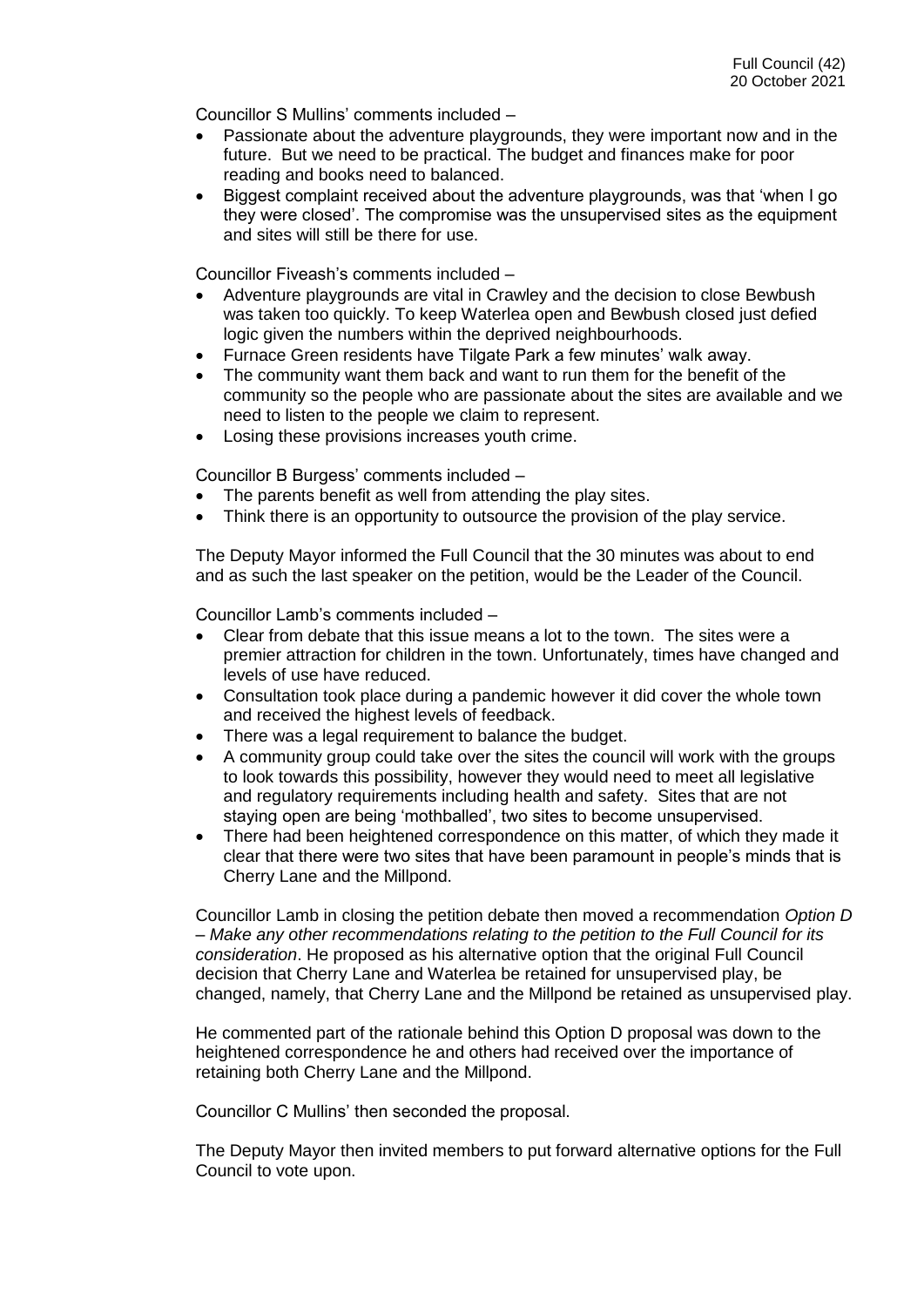Councillor Crow's comments included –

- Would support Option B. The option to switch which sites and equipment would be remaining is a larger body of work. Option D had not been scrutinised, there was no evidence and discussion or public consultation. It would not be good governance.
- Option B would still allow this approach and could allow further scrutiny to take place and the decision being taken in November.

Councillor Ali's comments included –

 Good gesture to keep sites open but just to switch sites at the last minute was not a fair decision and has not included any public consultation. The people that use Waterlea believe that site will be kept open.

Councillor Ayling's comments included –

- Attended the Millpond and upon speaking to the parents they were able to voice their dissatisfaction. The site was well used and the children were enjoying the facilities.
- Had a public meeting to discuss options and we are aware of the financial implications but need to find a way forward.

Councillor McCarthy's comments included –

 It was unfair to switch a play area where people aren't represented in the chamber. The proposal moved has not had any scrutiny and the geographical implications have not been considered.

The Deputy Mayor then invited the Head of Legal, Governance and HR as the Monitoring Officer to confirm what had been moved during the debate and provided any advice he feels was necessary. The Monitoring Officer, addressed the meeting stating that the 'proposal moved by Councillor Lamb and seconded by Councillor C Mullins proposed making changes to sites made by Full Council in February 2021 as part of identified savings. More than 6 months had passed so it was possible to make a change as long as it was a Full Council decision. Point has been made about scrutiny, Options B and C were in the report about referring to Cabinet and to have some detailed considerations of data, financial implications, health and safety and equality impact assessments which may arise from whatever course of action is taken. It is an opportunity to obtain professional advice from officers in the form of a report. By taking a decision tonight, which is the proposal, (Option D), Councillors would be making a decision based on the information acquired tonight during the course of the debate. The risk of that was there may be some material considerations which may be missed. It is difficult at this point to assess what those material considerations might be. The Deputy Mayor, as the Chair will take a view as to whether members are equipped to make the decision and members should be encouraged to do the same. Members should be reminded that within the Code of Conduct members are encouraged to use best evidence when making decisions.'

Councillor Crow then formally moved Option B to refer the matter back to Cabinet which could potentially look at the switching of sites, but not predetermine it. Councillor McCarthy seconded the proposal.

The Deputy Mayor called for votes on the proposals as to how to respond to the petition, and the votes would occur in the order that they had been moved during the debate. Clarity was also then provided to the Principal Petitioner and the public present as to what was happening, in terms of what each of the proposals being voted upon would mean in practical terms.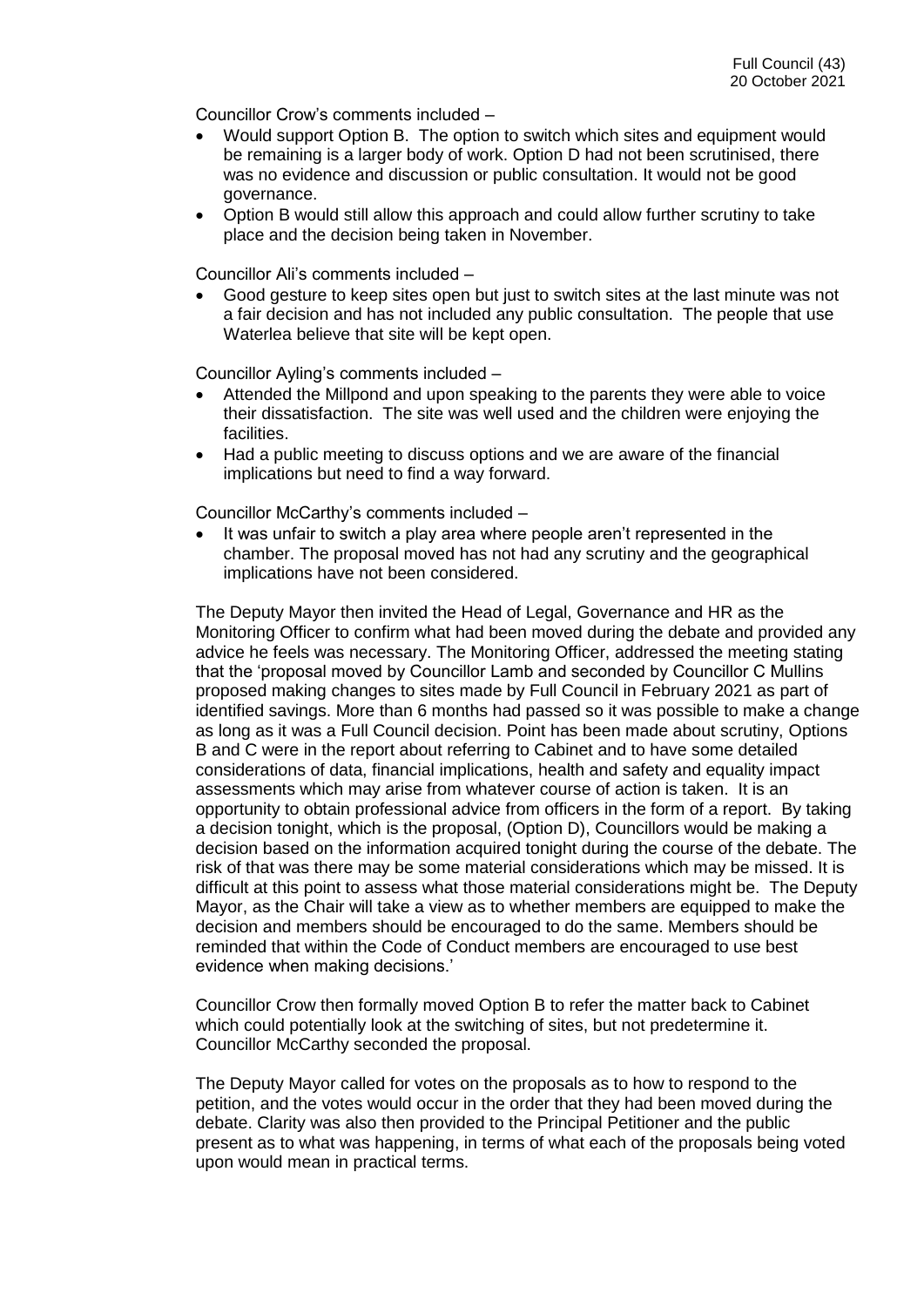The Deputy Mayor stated that as there were multiple options moved it would not be possible for an unanimous decision on the petition. So in line Council Procedure Rule F.4, all votes on the petitions were required to be a recorded vote.

The Deputy Mayor invited the Democracy and Data Manager to administer the recorded vote on Councillor Lamb's proposal of Option D and the alternative recommendation that the original decision that Cherry Lane and Waterlea be retained for unsupervised play, be changed by Council, namely that Cherry Lane and the Millpond be retained as unsupervised play.

Voting in Favour: Councillors: Ayling, Buck, Fiveash, Flack, Irvine, Jhans, Nawaz, Jones, Khan, Lamb, Lunnon, Malik, C Mullins, S Mullins, Pickett, Raja, B Smith, P Smith (18)

#### Voting Against

Councillors Ali, A Belben, T Belben, Bounds, B J Burgess, B G Burgess, Burrett, Crow, Eade, Jaggard, Lanzer, McCarthy, Millar-Smith, Morris, Mwagale, Peck, Pendlington, Piggott (18).

Abstentions: (0)

Having put it to the vote which resulted in a tie, the Deputy Mayor used her casting vote to vote in support of the proposal, moved by Councillor Lamb.

#### **RESOLVED**

That the Council approves Option D, an alternative recommendation that its original decision that Cherry Lane and Waterlea be retained for unsupervised play, be changed, namely that Cherry Lane and the Millpond be retained as unsupervised play.

Councillor Burrett raised a point of order, and asked that it be recorded over the decision taken by the Full Council, that 'this Council has now taken a decision without a relevant report and without the regard of taking officer advice. Where does that leave that decision?'

The Monitoring Officer reconfirmed that the interpretation of the Constitution was down to the Chair, the Deputy Mayor, and as a result the Full Council has proceeded with approving the proposal and thus made a valid decision.

### **7. Procedural Motion to suspend a particular Full Council Procedure Rule to suspend the Chair's casting vote.**

Councillor Crow put forward a Procedural Motion in accordance with Full Council Procedure Rules, to suspend a particular Full Council Procedure Rule, namely the Chair's casting vote. This was seconded by Councillor McCarthy.

The Deputy Mayor sought advice on the Procedural Motion from the Head of Legal, Governance and HR as the Monitoring Officer.

The Monitoring Officer commented that Councillor Crow was proposing to use Procedural Motion 13.1 to suspend the Mayor's casting vote and a similar Procedural Motion at the AGM. However, paragraph 8.1 of the introduction of the Council's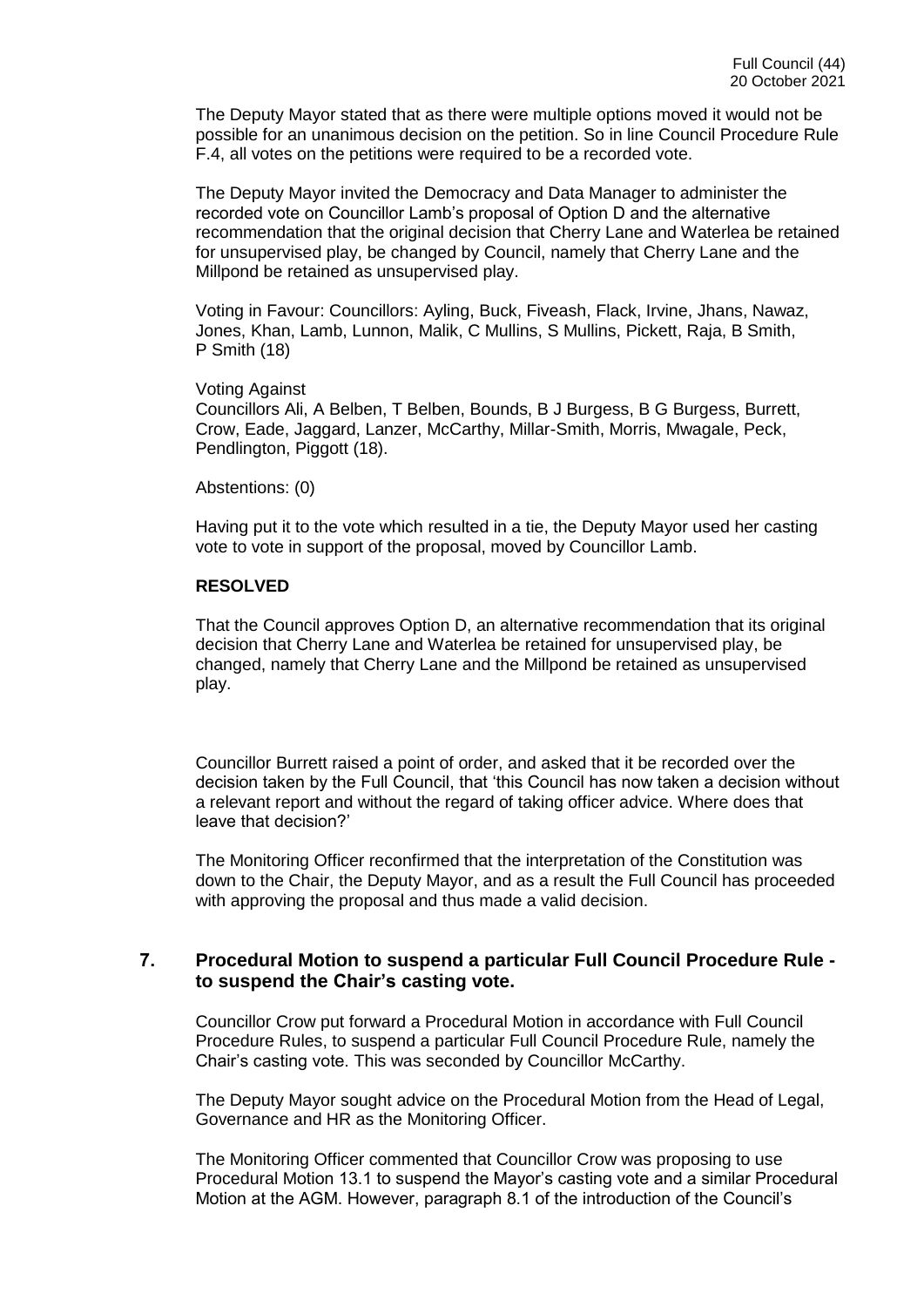Constitution states *that the purpose of any suspension should be to enhance the democratic process and not to restrict it*. Referring to the Local Government Act 1972 s39 this covers meetings and proceedings of Local Government and that requires Local Government business to be dealt with by a simple majority and that includes use of the casting vote in the event of a tie. That is the democratic process set out by legislation and Crawley's constitution aligns with that. Departing from that, and using the procedural motion you are wishing, would restrict democratic process which would remove a well-established process for removing deadlock. On that basis, the advice of the Monitoring Officer was that the Deputy Mayor does not allow the vote on this procedural motion and continue with the business of the meeting.

In response Councillor Crow, commented that the casting vote had just been used to hinder the democratic process as a decision had just been taken with the Deputy Mayor's casting vote that had not been scrutinised.

The Deputy Mayor responded by, thanking Councillor Crow, stating that his last point had been noted and that she would be following the Monitoring Officer's advice to not allow the procedural motion for the same reasons provided.

### **8. Review of May 2021 Polling Arrangements - Recommendation 1**

The Full Council considered report LDS/171 of the Head of Legal, Governance and HR which requested Members consider the outcome of the temporary changes to the Scheme of Polling Places made for the elections held on 6 May 2021 and decide whether to make any changes to the existing Scheme (adopted in 2019) either on a permanent or temporary (one year) basis.

The item had been previously considered at the Governance Committee on 21 September 2021. Councillor McCarthy moved the recommendation which was seconded and supported by Councillor Burrett.

Councillor Lunnon moved and presented the amendment, (Amendment 1) to the Recommendation, seconded by Cllr Lamb, which was:

*That the Full Council be recommended to approve the proposed Polling Scheme (as being proposed in Recommendation 1) with the following changes:*

| Polling<br><b>District</b> | <b>Borough</b><br>Ward                           | County<br><b>Division</b> | <b>Polling Station</b>                                                                              | Electorate<br>(Sept 2021) | Postal<br><b>Voters</b> | Polling<br><b>Station</b><br><b>Voters</b> |
|----------------------------|--------------------------------------------------|---------------------------|-----------------------------------------------------------------------------------------------------|---------------------------|-------------------------|--------------------------------------------|
| <b>LAB</b>                 | <b>Bewbush</b><br>and North<br><b>Broadfield</b> | <b>Broadfield</b>         | <b>Broadfield Scout</b><br>Hut<br><b>Broadfield</b><br>Community Centre                             | 970                       | 232                     | 738                                        |
| <b>LBB</b>                 | <b>Broadfield</b>                                | <b>Broadfield</b>         | <b>Creasys Drive</b><br><b>Adventure</b><br>Playground<br>Broadfield<br><del>Community Centre</del> | 2651                      | 696                     | 1955                                       |
| <b>LEB</b>                 | Gossops<br>Green and                             | <b>Broadfield</b>         | <b>Broadfield Scout</b><br>Hut                                                                      | 828                       | 299                     | 529                                        |

*(The new words are in Bold and words crossed through to be removed)*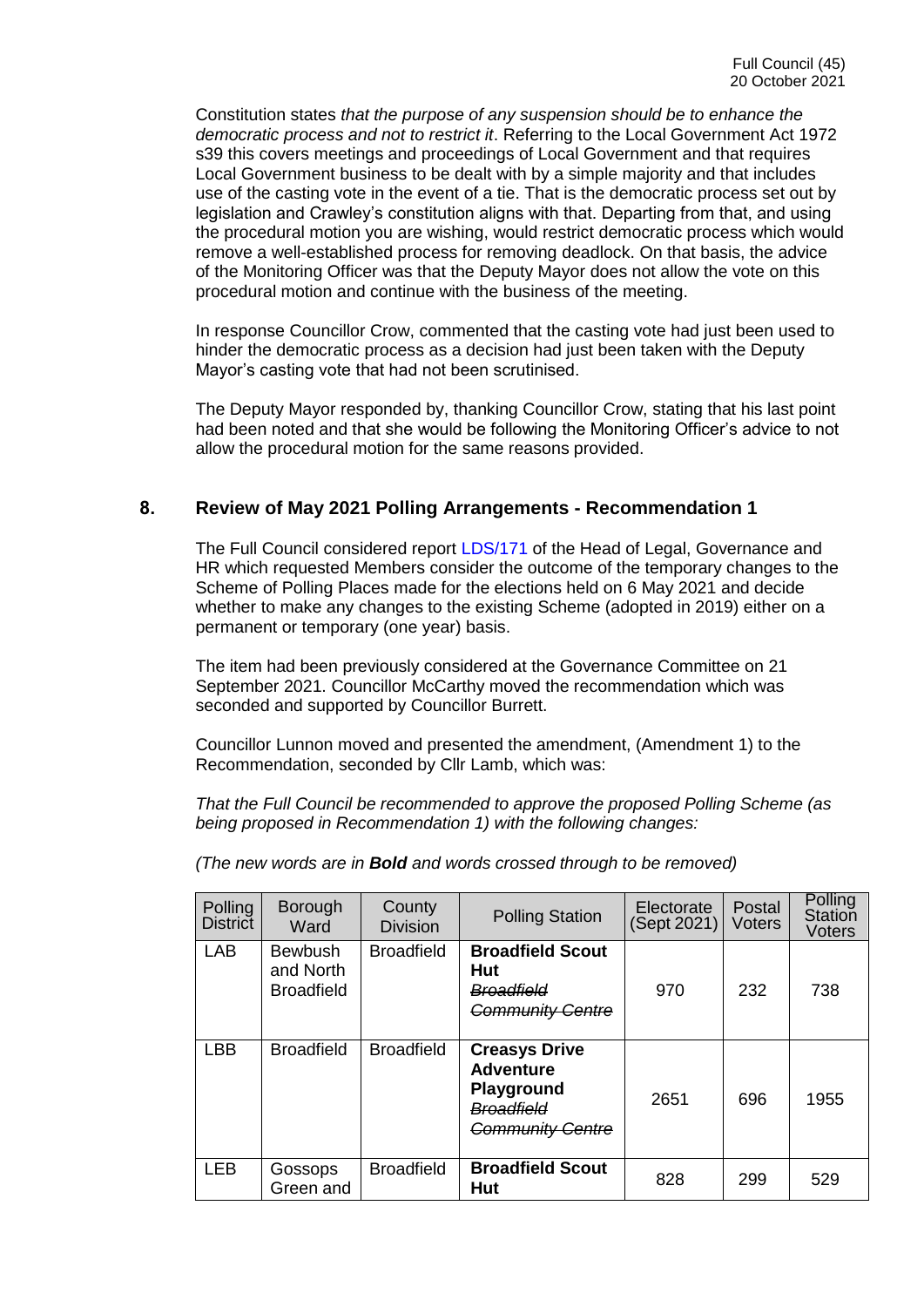|     | North-East<br><b>Broadfield</b>                 |            | <b>Broadfield</b><br>Community Centre                                                                            |      |     |      |
|-----|-------------------------------------------------|------------|------------------------------------------------------------------------------------------------------------------|------|-----|------|
| LJA | Pound Hill<br><b>North</b><br>and Forge<br>Wood | Pound Hill | <b>Milton Mount</b><br><b>Community Centre</b><br><b>The Grattons</b><br><b>Indoors</b><br><del>Bowls Club</del> | 2872 | 649 | 2223 |

In response to Councillor Lunnon's amendment Councillor McCarthy tabled a further amendment (Amendment 2) from the floor, which was seconded by Councillor Burrett:

*That the Full Council be recommended to approve the proposed Polling Scheme (as being proposed in Recommendation 1) with the following changes:*

*(The new words are in Bold and words crossed through to be removed)*

| Polling<br><b>District</b> | <b>Borough</b><br>Ward                                  | County<br><b>Division</b> | <b>Polling Station</b>                                                                          | Electorate<br>(Sept 2021) | Postal<br><b>Voters</b> | Polling<br><b>Station</b><br><b>Voters</b> |
|----------------------------|---------------------------------------------------------|---------------------------|-------------------------------------------------------------------------------------------------|---------------------------|-------------------------|--------------------------------------------|
| <b>LAB</b>                 | <b>Bewbush</b><br>and North<br><b>Broadfield</b>        | <b>Broadfield</b>         | <b>Broadfield Scout</b><br>Hut<br>Broadfield<br><b>Community Centre</b>                         | 970                       | 232                     | 738                                        |
| <b>LBB</b>                 | <b>Broadfield</b>                                       | <b>Broadfield</b>         | <b>Creasys Drive</b><br><b>Adventure</b><br>Playground<br><b>Broadfield</b><br>Community Centre | 2651                      | 696                     | 1955                                       |
| <b>LEB</b>                 | Gossops<br>Green and<br>North-East<br><b>Broadfield</b> | <b>Broadfield</b>         | <b>Broadfield Scout</b><br>Hut<br><del>Broadfield</del><br>Community Centre                     | 828                       | 299                     | 529                                        |
| <b>LJA</b>                 | Pound Hill<br><b>North</b><br>and Forge<br>Wood         | Pound Hill                | <b>The Grattons</b><br><b>Indoors</b><br><b>Bowls Club</b>                                      | 2872                      | 649                     | 2223                                       |

The Deputy Mayor invited Councillor Lunnon to respond to the tabled amendment, where he confirmed that he would be willing to withdraw Amendment 1 and instead second Councillor McCarthy's proposal, if he included the Amendment 2 as part of substantive proposal that would be put to the Full Council for its consideration.

Councillor McCarthy, then moved to the Recommendation 1 with the inclusion of Amendment 2, which was seconded by Councillor Lunnon.

With no further speakers the Deputy Mayor called for a vote, which was carried unanimously.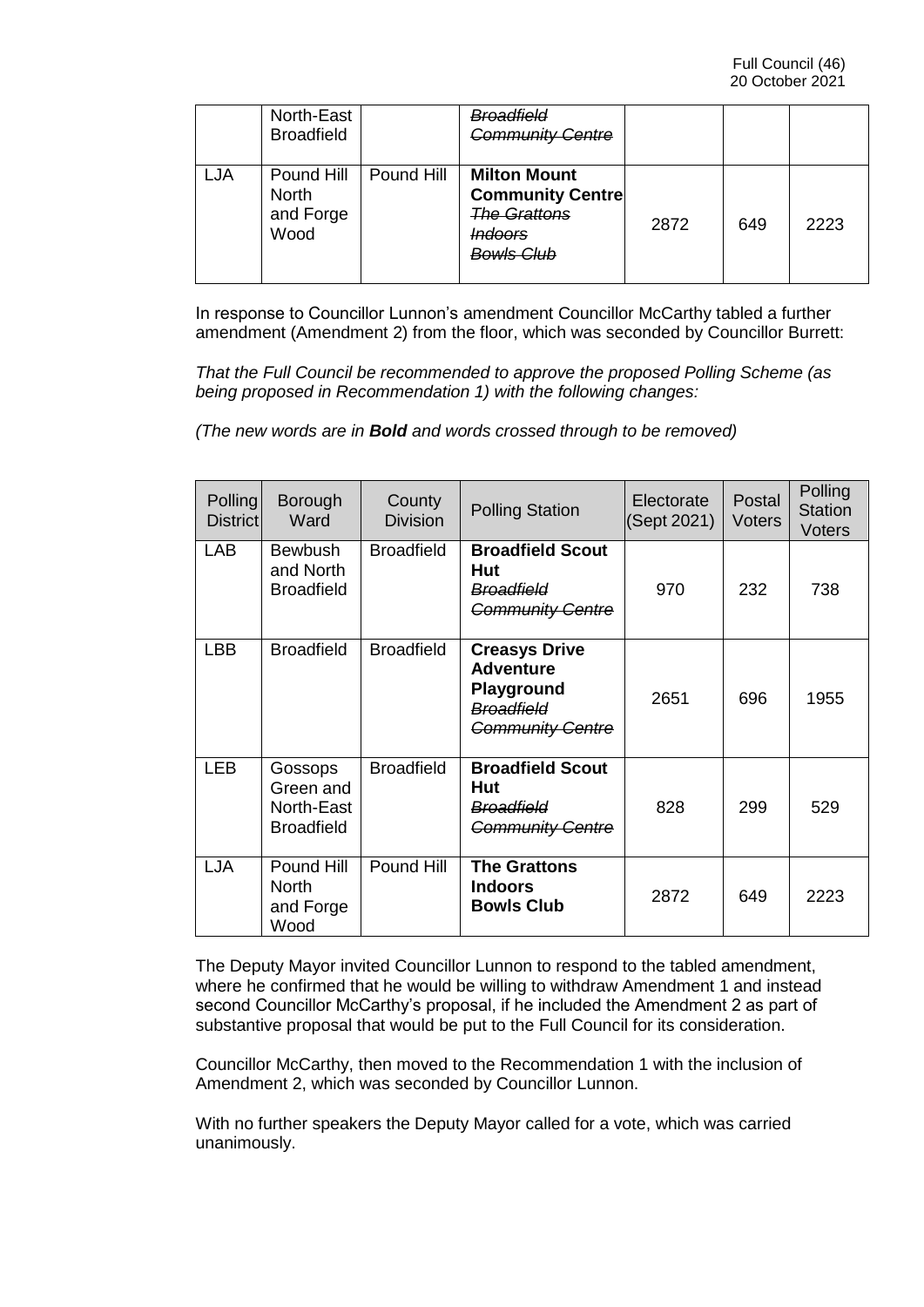# **RESOLVED**

| Polling<br><b>District</b> |                                                        | <b>Borough Ward County Division</b>        | <b>Polling Station</b>                          | Electorate<br>(Sept 2021) | Postal<br><b>Voters</b> | Polling<br><b>Station</b><br><b>Voters</b> |
|----------------------------|--------------------------------------------------------|--------------------------------------------|-------------------------------------------------|---------------------------|-------------------------|--------------------------------------------|
| <b>LAA</b>                 | Bewbush and<br><b>North</b><br><b>Broadfield</b>       | <b>Bewbush</b><br>and Ifield<br>West       | Bewbush<br>Centre                               | 6206                      | 1077                    | 5129                                       |
| <b>LAB</b>                 | Bewbush and<br><b>North</b><br><b>Broadfield</b>       | <b>Broadfield</b>                          | <b>Broadfield</b><br><b>Scout Hut</b>           | 970                       | 232                     | 738                                        |
| <b>LAC</b>                 | Bewbush and<br><b>North</b><br><b>Broadfield</b>       | Southgate<br>and<br>Gossops<br>Green       | Bewbush<br>Centre                               | 42                        | 8                       | 34                                         |
| <b>LBA</b>                 | <b>Broadfield</b>                                      | <b>Broadfield</b>                          | <b>Broadfield</b><br>Community<br>Centre        | 4645                      | 884                     | 3761                                       |
| <b>LBB</b>                 | <b>Broadfield</b>                                      | <b>Broadfield</b>                          | <b>Creasys Drive</b><br>Adventure<br>Playground | 2651                      | 696                     | 1955                                       |
| LD                         | Furnace<br>Green                                       | Tilgate and<br>Furnace<br>Green            | <b>Furnace Green</b><br>Community<br>Centre     | 4481                      | 1072                    | 3409                                       |
| <b>LEA</b>                 | Gossops<br>Greenand<br>North-East<br><b>Broadfield</b> | Southgate<br>andGossops<br>Green           | Gossops<br>Green<br>Community<br>Centre         | 3929                      | 890                     | 3039                                       |
| <b>LEB</b>                 | Gossops<br>Greenand<br>North-East<br><b>Broadfield</b> | <b>Broadfield</b>                          | <b>Broadfield</b><br><b>Scout Hut</b>           | 828                       | 299                     | 529                                        |
| <b>LFA</b>                 | <b>Ifield</b>                                          | Langley<br>Green and<br><b>Ifield East</b> | <b>Ifield</b><br>Community<br>Centre            | 3579                      | 819                     | 2760                                       |
| <b>LFB</b>                 | <b>Ifield</b>                                          | Langley<br>Green and<br><b>Ifield East</b> | Ifield<br>Community<br>Centre *                 | 782                       | 249                     | 533                                        |
| <b>LFC</b>                 | Ifield                                                 | <b>Bewbush</b><br>and Ifield<br>West       | <b>Ifield West</b><br>Community<br>Centre       | 2242                      | 402                     | 1840                                       |
| <b>LFD</b>                 | Ifield                                                 | <b>Bewbush</b><br>and Ifield<br>West       | Ifield West<br>Community<br>Centre*             | 590                       | 188                     | 402                                        |
| <b>LGA</b>                 | Langley<br>Green<br>and Tushmore                       | Langley<br>Green and<br><b>Ifield East</b> | Langley Green<br>Centre                         | 5562                      | 1014                    | 4548                                       |
| <b>LGB</b>                 | Langley<br>Green<br>and Tushmore                       | Northgate<br>and West<br>Green             | Northgate<br>Community<br>Centre                | 485                       | 115                     | 370                                        |
| <b>LHA</b>                 | Maidenbower                                            | Maidenbower<br>and Worth                   | Maidenbower<br>Community<br>Centre              | 2849                      | 628                     | 2221                                       |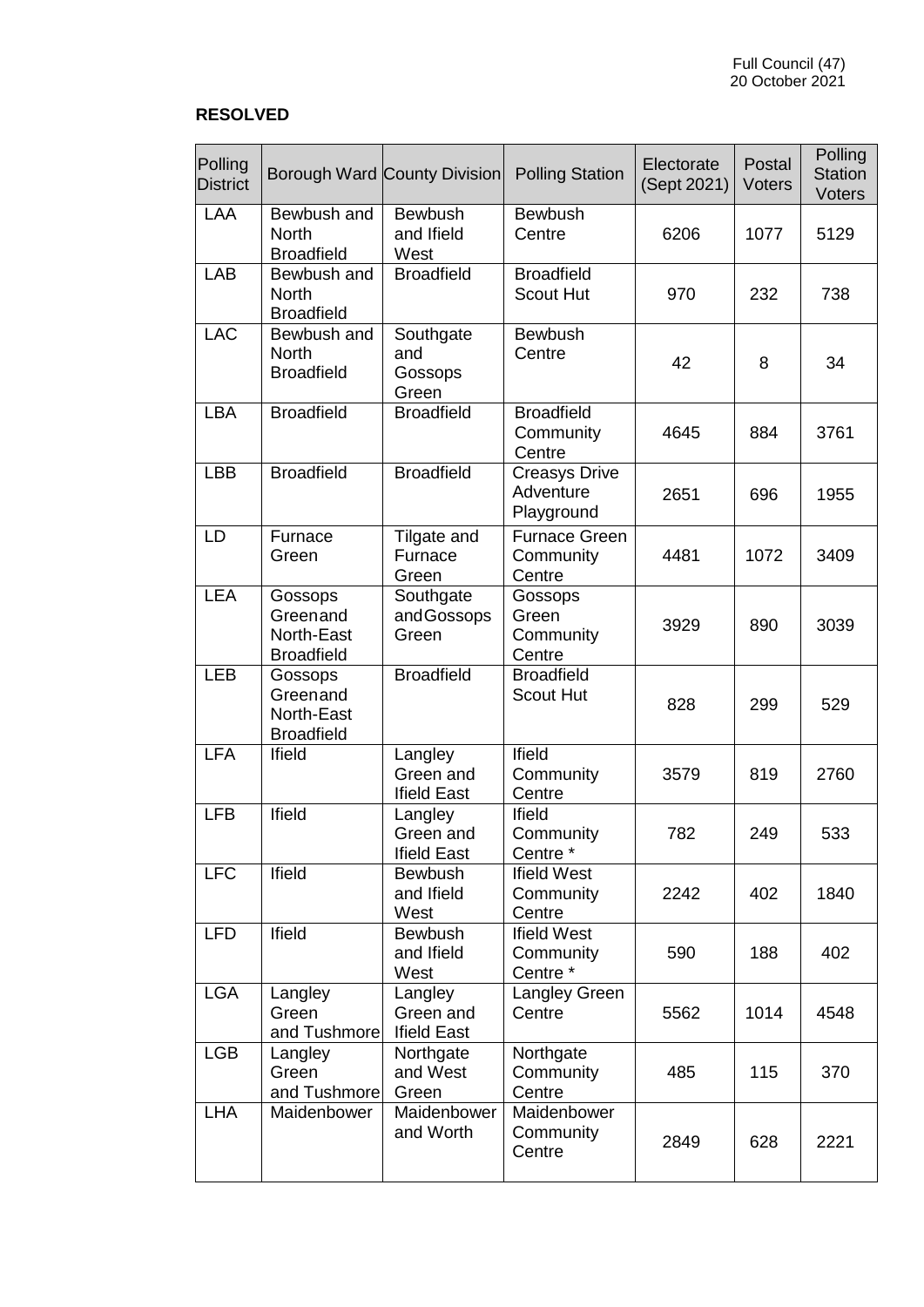| <b>LHB</b> | Maidenbower                                     | Maidenbower<br>and Worth             | Maidenbower<br>Community<br>Centre*                 | 3903 | 1106 | 2797 |
|------------|-------------------------------------------------|--------------------------------------|-----------------------------------------------------|------|------|------|
| <b>LIA</b> | Northgate and<br><b>West Green</b>              | Northgate<br>and West<br>Green       | Northgate<br>Community<br>Centre                    | 3479 | 645  | 2834 |
| <b>LIB</b> | Northgate and<br><b>West Green</b>              | Northgate<br>and West<br>Green       | The Charis<br>Centre                                | 4127 | 875  | 3252 |
| LJA        | Pound Hill<br><b>North</b><br>and Forge<br>Wood | Pound Hill                           | <b>The Grattons</b><br>Indoors<br><b>Bowls Club</b> | 2872 | 649  | 2223 |
| <b>LJB</b> | Pound Hill<br><b>North</b><br>and Forge<br>Wood | Pound Hill                           | Wakehams<br>Green<br>Community<br>Centre            | 1677 | 277  | 1400 |
| <b>LJC</b> | Pound Hill<br><b>North</b><br>and Forge<br>Wood | Pound Hill                           | Wakehams<br>Green<br>Community<br>Centre *          | 2076 | 497  | 1579 |
| <b>LKA</b> | Pound Hill<br>South<br>and Worth                | <b>Three</b><br><b>Bridges</b>       | Pound Hill<br>Community<br>Centre                   | 2767 | 577  | 2190 |
| <b>LKB</b> | Pound Hill<br>Southand<br>Worth                 | Pound Hill                           | St Edward the<br>Confessor<br>ChurchHall            | 1138 | 270  | 868  |
| <b>LKC</b> | Pound Hill<br>Southand<br>Worth                 | Maidenbower<br>andWorth              | <b>St Edward</b><br>the<br>Confessor<br>Church Hall | 2310 | 643  | 1667 |
| <b>LLA</b> | Southgate                                       | Southgate<br>and<br>Gossops<br>Green | St Mary's<br>Church<br>Hall                         | 2991 | 731  | 2260 |
| <b>LLB</b> | Southgate                                       | Southgate<br>and<br>Gossops<br>Green | Southgate West<br>Community<br>Centre               | 2901 | 832  | 2069 |
| <b>LLC</b> | Southgate                                       | Northgate<br>and West<br>Green       | Southgate West<br>Community<br>Centre               | 632  | 194  | 438  |
| <b>LMA</b> | <b>Three Bridges</b>                            | Three<br><b>Bridges</b>              | Montefiore<br>Institute                             | 2787 | 656  | 2131 |
| <b>LMB</b> | <b>Three Bridges</b>                            | <b>Three</b><br><b>Bridges</b>       | <b>Three Bridges</b><br>Community<br>Centre         | 1849 | 489  | 1360 |
| <b>LMC</b> | <b>Three Bridges</b>                            | <b>Three</b><br><b>Bridges</b>       | Holiday Inn<br><b>Express</b>                       | 1273 | 246  | 1027 |
| <b>LMD</b> | <b>Three Bridges</b>                            | Northgate<br>and West<br>Green       | The Town Hall                                       | 391  | 78   | 313  |
| <b>LNA</b> | Tilgate                                         | Tilgate and<br>Furnace<br>Green      | Tilgate<br>Community<br>Centre                      | 2376 | 495  | 1881 |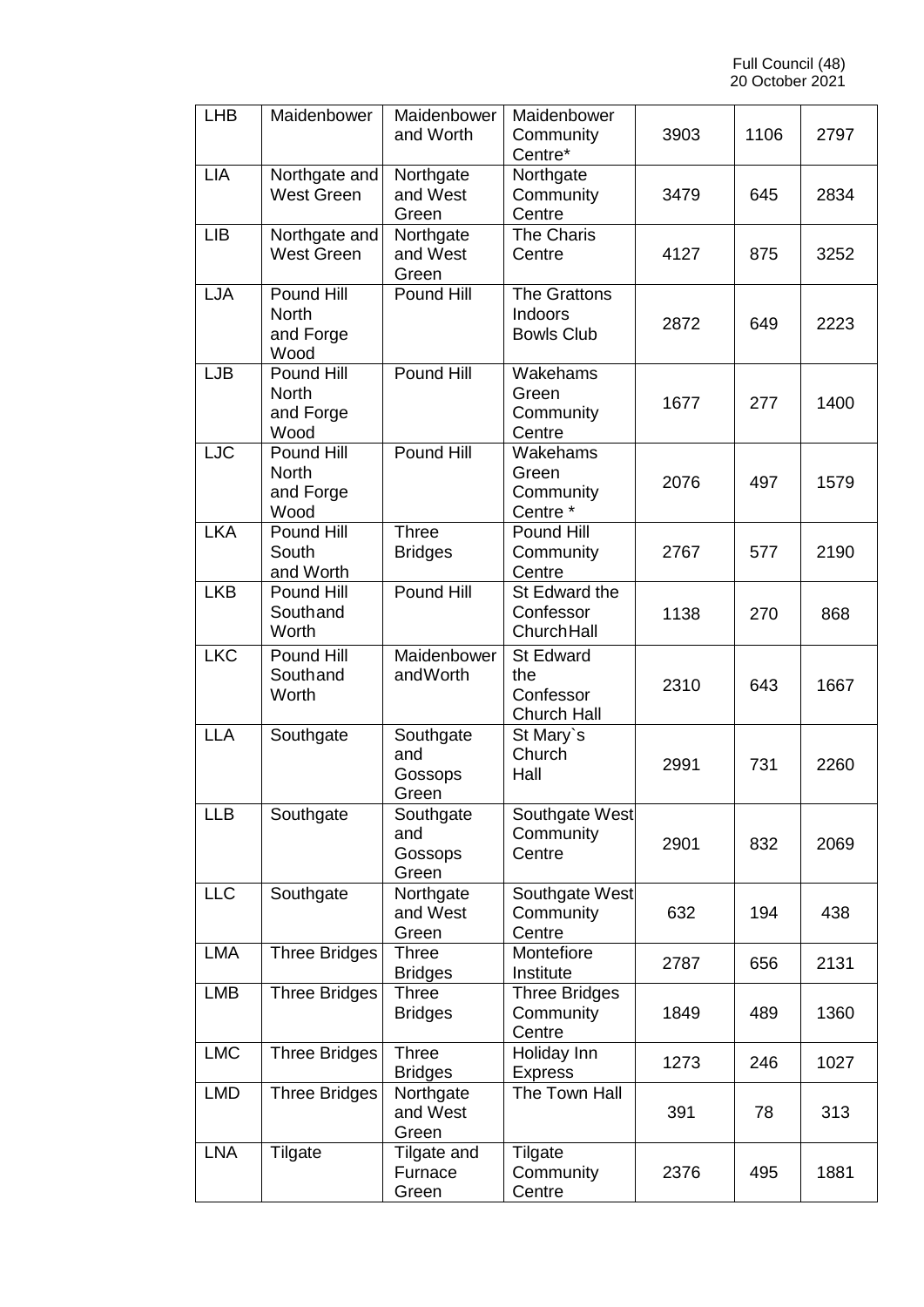| <b>LNB</b> | Tilgate | Tilgate and<br>Furnace<br>Green | <b>Holy Trinity</b><br>Church<br>Hall | 2083  | 394   | 1689  |
|------------|---------|---------------------------------|---------------------------------------|-------|-------|-------|
|            |         |                                 |                                       | 81473 | 18227 | 63246 |

\* = temporary polling place to remain in force up to and including elections to be held on  $5<sup>th</sup>$  May 2022

### **9. Crawley City Status Bid - Recommendation 2**

The Full Council considered report [CEx/56](https://democracy.crawley.gov.uk/documents/s20378/Crawley%20City%20Status%20Bid.pdf) of the Chief Executive. Councillor Lamb, as the Leader of the Council, introduced the report that sought agreement for preparation and submission of a bid for 'City Status', for Crawley, as part of the Platinum Jubilee Civic Honours Competition, which was part of the celebrations marking the Queen's 70 years (Platinum Jubilee) on the throne. It was noted that in 2022 Crawley would be celebrating its  $75<sup>th</sup>$  anniversary (Diamond Jubilee) as a New Town and it would be fitting to celebrate both events with Crawley receiving 'City Status.'

Councillor Crow seconded the recommendation.

Councillor Lanzer also spoke on the item and in support of the recommendation.

#### **RESOLVED**

That Full Council agrees

- a) to the preparation and submission of a City Status bid for Crawley Borough as part of the Platinum Jubilee Civic Honours Competition and
- b) that the Council will commence a community stakeholder consultation exercise, that will run from 21 October 2021 to 18 November 2021.
- c) to delegate the submission of the bid to the Chief Executive in consultation with the Leader.

### **10. Notice of Motion 1 - Motion Amending the Requirements of a Procedural Motion**

The Council considered the [Notice of Motion 1](https://crawleyintranet.moderngov.co.uk/documents/s20326/NOM%201%20-%20FC%20PROCEDURE%20RULES.pdf) – Motion Amending the Requirements of a Procedural Motion as set out on page 93 of the Full Council's agenda.

The Motion was moved and presented by Councillor Lamb and doing so gave further explanation on the reasoning behind the Notice of Motion, which was seconded by Councillor Lunnon.

Councillor Crow was then invited to move the Conservative Amendment to Notice of Motion 1. Councillor Crow commented that he would not be moving the published amendment yet, instead moving from the Full Council Procedures Rules a Procedural Amendment, 11.1F *To refer something to an appropriate body or individual,* namely that Full Council resolves to refer the Motion to the Governance Committee for detailed consideration including an officer report.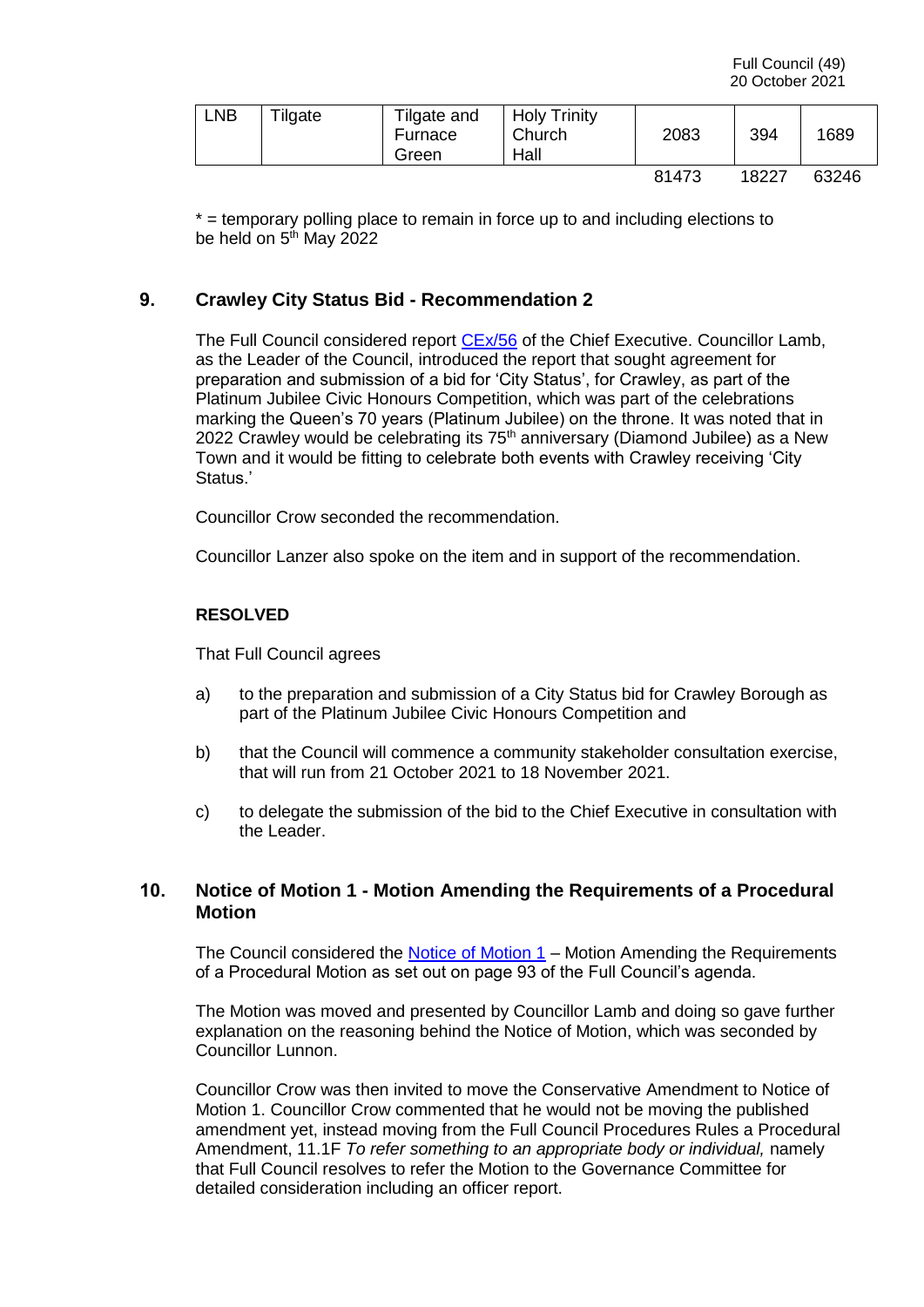Councillor McCarthy seconded the Procedural Motion.

#### **11. Vote to Extend the Meeting (Guillotine)**

As the business had not been completed within the scheduled 2 hours 30 minutes a vote on continuation, and in line with Council Procedure Rule 8.3, was held. The Deputy Mayor required the Full Council to consider if it wished to continue with the meeting.

Having put it to the vote, the Council agreed that the meeting be continued for an additional period not exceeding 30 minutes.

### **12. Notice of Motion 1 - Motion Amending the Requirements of a Procedural Motion - (Continued)**

Following the agreement of the Full Council to continue the meeting, the Deputy Mayor restarted the discussion on the Notice of Motion 1 – Motion Amending the Requirements of A Procedural Motion and Councillor Crow's moved Procedural Motion.

Councillor Lunnon responded to the Procedural Motion, and in doing so spoke, against it as he felt it duplicated the previous discussion earlier during the meeting (item 7) regarding the use of the Chair's/ Deputy Mayor's casting vote.

The Deputy Mayor sought advice on the Procedural Motion from the Head of Legal, Governance and HR as the Monitoring Officer, who commented that there was a technical point as to what the appropriate body (referred to in 11.1F) for constitutional amendments would be. Ultimately the Full Council had the responsibility, but it does delegate discussion on the constitution to the Governance Committee. The Monitoring Officer's advice given on the use (and potential suspension) of the Chair's casting vote an earlier in the meeting (item 7) remained the same and it was stressed that that advice would be provided to the Governance Committee or Full Council.

The Deputy Mayor invited any further comments on the Procedural Motion and on the Notice of Motion. Councillor Burrett spoke in support on the Procedural Motion.

The Deputy Mayor accepted Councillor Crow's proposed Procedural Motion re: 11.1F *To refer something to an appropriate body or individual,* namely the discussion on the proposed Constitutional change to the Governance Committee, and put it to the vote.

There were 18 votes in favour and 18 against with 0 abstentions.

Having put it to the vote which resulted in a tie, the Deputy Mayor used her casting vote to decide against the Procedural Motion and declared that the Procedural Motion re: 11.1F had fallen by 19 votes against the motion and 18 for the motion and 0 abstentions.

Following an invitation from the Deputy Mayor, Councillor Crow then moved the [Conservative](https://crawleyintranet.moderngov.co.uk/documents/s20476/Amendment%20NOM%201%20Con.pdf) Amendment, (*as published in Supplementary Agenda Order Paper*). The proposed amendment was 'Full Council resolves to refer to the Governance Committee for detailed consideration, as per the usual practice for changes to the constitution, the following proposed change to section 13.1 of the Full Council Procedure Rules within the Constitution, so that it reads: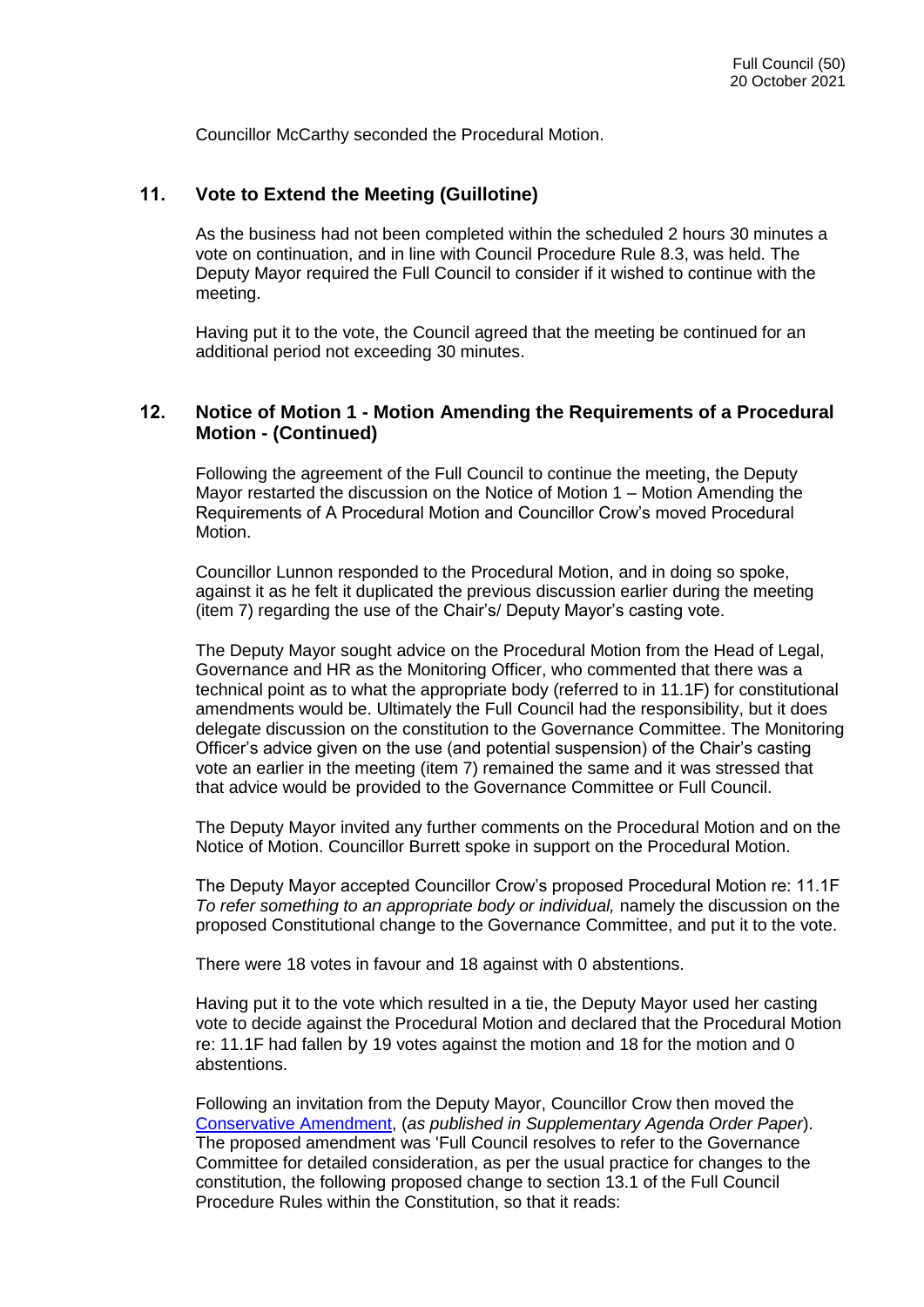*All Full Council Procedure Rules, except Rules 1.2(C1) (signing of minutes) and 10.4 (holding a recorded vote), may be suspended if they receive a majority of support from members present, as set out in Rules 10.2 (majority) and 10.3 (Mayor's casting vote). Suspension will only apply for the duration of that meeting.'*

Councillor Burrett seconded the amendment and spoke on the Amendment.

Councillors Lunnon, B Burgess, and McCarthy all spoke on the debate on the Notice of Motion and the Amendment.

The Mayor then called for a vote on the Conservative Amendment to Notice of Motion 1 – Motion Amending the Requirements of a Procedural Motion

There were 18 votes in favour and 18 against with 0 abstentions.

Having put it to the vote which resulted in a tie, the Deputy Mayor used her casting vote to decide against the Conservative Amendment and declared that the amendment had fallen by 19 votes against the motion and 18 for the motion and 0 abstentions.

The Mayor then called for a vote on the Notice of Motion 1 – Motion Amending the Requirements of a Procedural Motion

There were 18 votes in favour and 18 against with 0 abstentions.

Having put it to the vote which resulted in a tie, the Deputy Mayor used her casting vote to decide in favour and declared that the Notice of Motion 1 – Motion Amending the Requirements of a Procedural Motion had been carried.

#### **RESOLVED**

Full Council resolves to amend section 13.1 of the Full Council Procedure Rules within Constitution, so that it reads:

*All Full Council Procedure Rules, except Rules 1.2(C1) (signing of minutes) and 10.4 (holding a recorded vote), may be suspended if they receive a majority of support from members present, as set out in Rules 10.2 (majority) and 10.3 (Mayor's casting vote). Suspension will only apply for the duration of that meeting.*

#### **13. Notice of Motion 2 - Land West of Ifield / Crawley**

The Council considered the [Notice of Motion 2](https://crawleyintranet.moderngov.co.uk/documents/s20349/NOM%202%20-LAND%20WEST%20OF%20IFIELD%20-%20CRAWLEY.pdf) – Land West of Ifield/ Crawley as set out on page 95 of the Full Council's agenda.

The Motion was moved and presented by Councillor Bounds and in doing so gave further explanation on the reasoning behind the Notice of Motion and the need for the Council to show its objection to the proposed development on the land west of Ifield/ Crawley. Councillor Crow seconded the Motion.

Councillor P Smith then moved and presented the [Labour Amendment](https://crawleyintranet.moderngov.co.uk/documents/s20475/Amendment%20NOM%202%20lab.pdf) (*as shown in Supplementary Agenda Order Paper*). The Amendment was seconded by Councillor Lamb who also spoke on the item.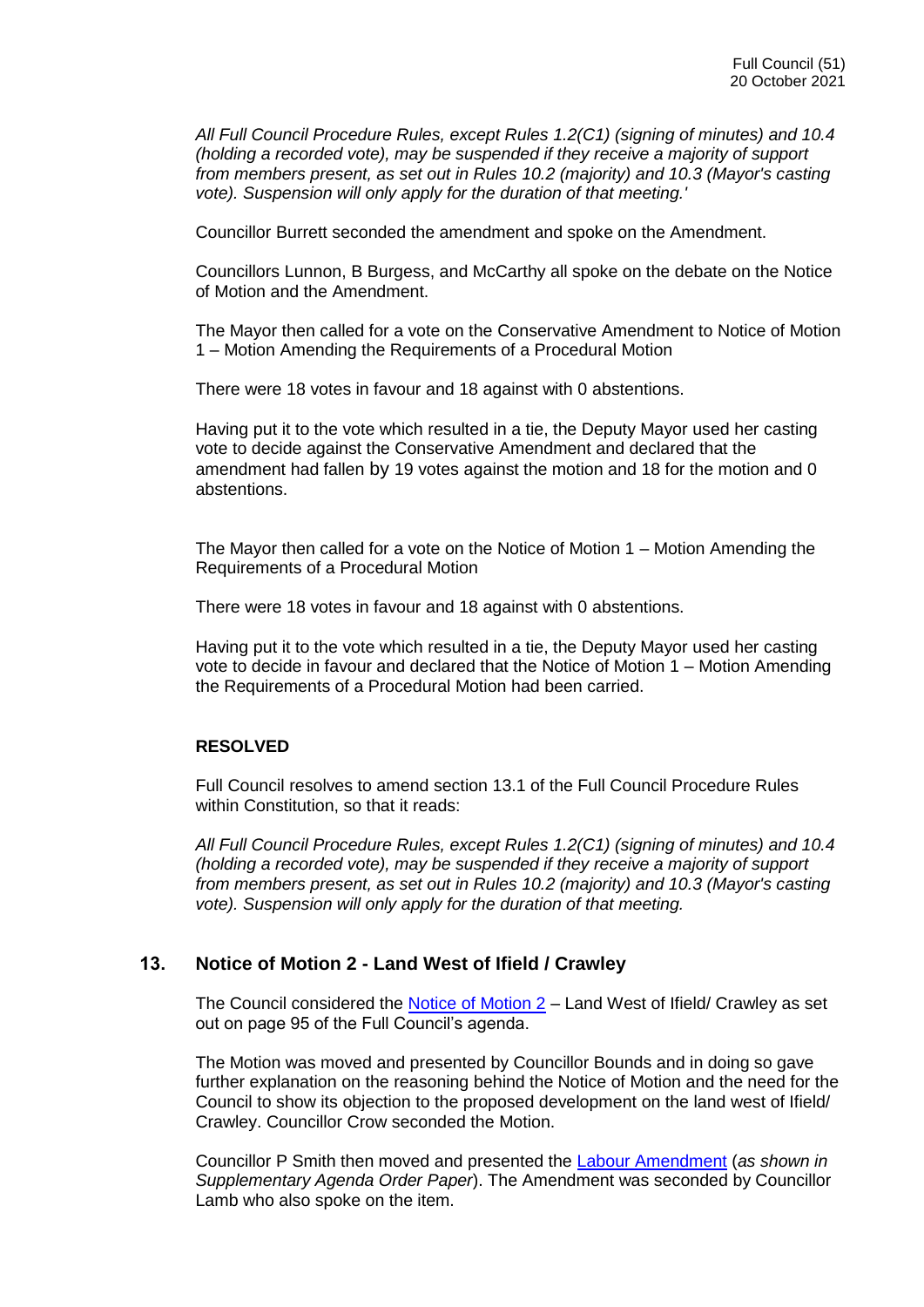### **14. Vote to Extend the Meeting (Guillotine)**

As the business had not been completed within the additional period of 30 minutes after the vote on continuation, and in line with Council Procedure Rule 8.3, the Deputy Mayor required the Full Council to consider if it wished to continue with the meeting and having put it to the Full Council, the meeting was continued for an additional period not exceeding 30 minutes.

### **15. Notice of Motion 2 - Land West of Ifield / Crawley (continued)**

Following the agreement of the Full Council to continue the meeting, the Deputy Mayor restarted the discussion on the Notice of Motion 2 – Land West of Ifield/ Crawley and the related amendment and held a single debate on both elements.

Councillors Crow, Irvine, Burrett, Lanzer and S Mullins all spoke during the debate, as did Councillor Bounds using his right to reply, emphasising that he had hoped that his Notice of Motion would have be seen apolitical, and whilst it had not been seen that way, it was pleasing that all Members appear to be against the proposed West of Ifield development.

The Mayor then called for a vote on the Labour Amendment to Notice of Motion 2 – Land West of Ifield/ Crawley.

There were 18 votes in favour and 18 against with 0 abstentions.

Having put it to the vote which resulted in a tie, the Deputy Mayor used her casting vote to decide in favour of the Labour Amendment and declared that the amendment had been carried by 19 votes against the motion and 18.

The Mayor then called for the vote on the substantive Notice of Motion, which was carried unanimously.

#### **RESOLVED**

Crawley Borough Council formally re-states its strongest possible opposition to the Homes England proposal to build up to 10,000 new homes to the west of Ifield/Crawley.

The Council congratulates the administration for having written some time ago to both Homes England and Horsham District Council on behalf of the council's entire membership, to set out the full range of concerning impacts for Crawley and the environment, including infrastructure pressures, that this development would create, and seeking both maximum mitigation measures and ongoing influence for Crawley throughout the entire process, in order to protect Crawley's interests.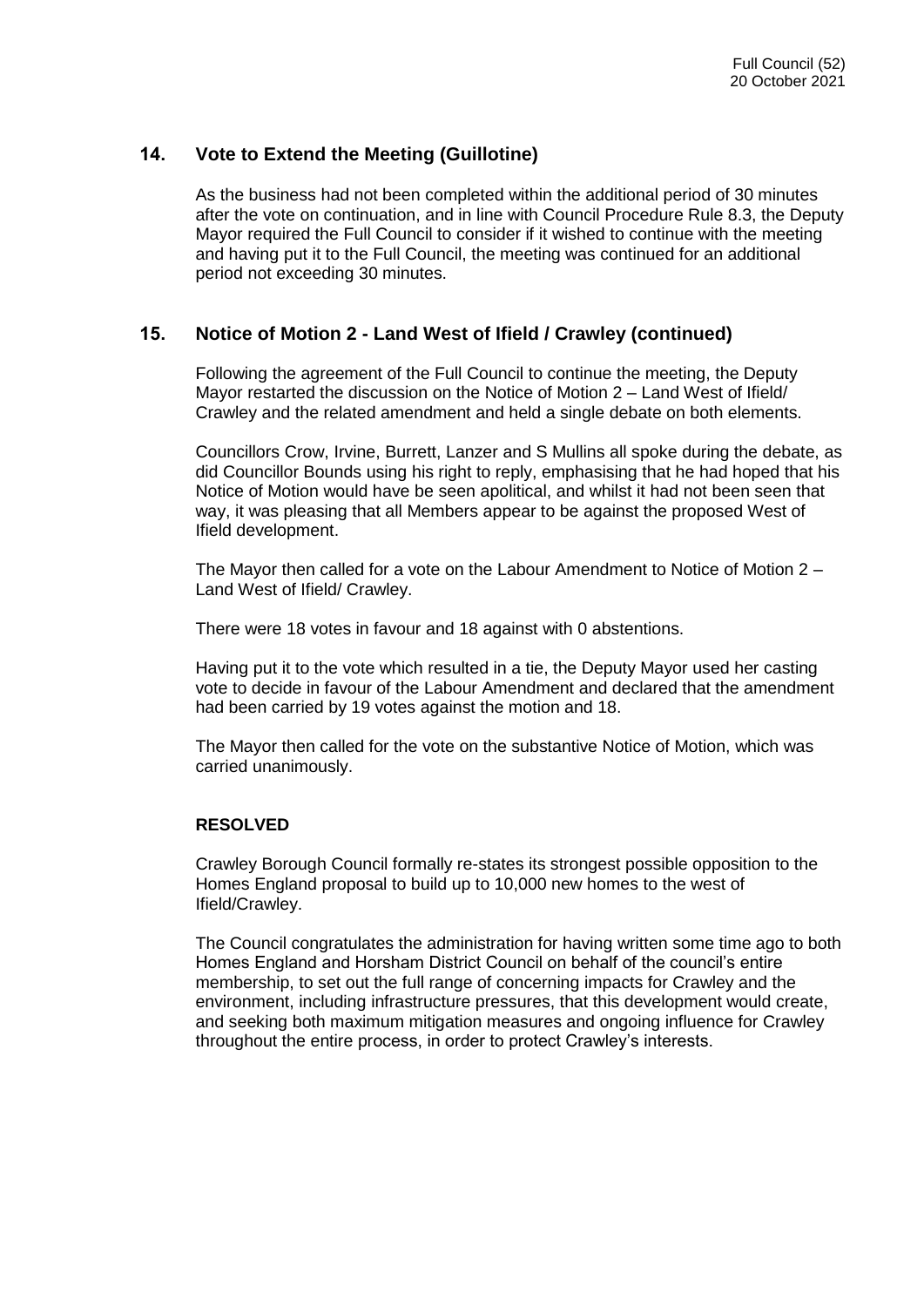### **Receiving the Minutes of the Cabinet, Overview and Scrutiny Commission and Other Committees**

Moved by Councillor Flack the Deputy Mayor –

### **RESOLVED**

That the following reports be received:

*Audit Committee – 19 July 2021 Planning Committee – 20 July 2021 Planning Committee – 31 August 2021 Overview and Scrutiny Commission – 6 September 2021 Cabinet – 8 September 2021 Licensing Committee – 13 September 2021 Governance Committee – 21 September 2021 Overview and Scrutiny Commission – 27 September 2021 Cabinet – 29 September 2021*

# **17. Councillors' Questions Time**

| <b>Name of Councillor asking Question</b>                                                                                                                                                                              | <b>Name of Cabinet Member</b><br><b>Responding</b>                                                                                                                                                                                    |
|------------------------------------------------------------------------------------------------------------------------------------------------------------------------------------------------------------------------|---------------------------------------------------------------------------------------------------------------------------------------------------------------------------------------------------------------------------------------|
| Councillor Crow to the Leader of the                                                                                                                                                                                   | Councillor Lamb -                                                                                                                                                                                                                     |
| Council                                                                                                                                                                                                                | (Leader of the Council)                                                                                                                                                                                                               |
| Does he share my view that the<br>reputation of this council and that of<br>Crawley was damaged by events at the<br>Tushmore roundabout in July this year<br>and the fact that it took the Mayor 7<br>weeks to resign? | I believe that the Mayor did the right<br>thing in resigning and I think that draws<br>a line under that particular issue.                                                                                                            |
| Councillor Lunnon to the Leader of the                                                                                                                                                                                 | Councillor Lamb -                                                                                                                                                                                                                     |
| Council                                                                                                                                                                                                                | (Leader of the Council)                                                                                                                                                                                                               |
| At the last meeting we talked about<br>honouring Gareth Southgate and I<br>wondered how progress on that was<br>going?                                                                                                 | We are close to an announcement on<br>this, there is a proposal (of which the<br>Leader of the Opposition is aware).<br>There are some legal requirements to<br>attend to but it is hoped that the<br>proposal can be announced soon. |
| <b>Councillor Eade to the Cabinet Member</b>                                                                                                                                                                           | Councillor Irvine -                                                                                                                                                                                                                   |
| for Housing                                                                                                                                                                                                            | (Cabinet Member for Housing)                                                                                                                                                                                                          |
| What preparations the council has in                                                                                                                                                                                   | I'm afraid I don't have the answer to                                                                                                                                                                                                 |
| place for the shutdown of the analogue                                                                                                                                                                                 | hand. Procedurally it would have been                                                                                                                                                                                                 |
| telephone lines and the transfer to                                                                                                                                                                                    | better as a written question but I will                                                                                                                                                                                               |
| digitaluk in 2025? What preparations                                                                                                                                                                                   | take up the queries you have raised                                                                                                                                                                                                   |
| are being made for the Lifeline                                                                                                                                                                                        | and endeavour to come back to you                                                                                                                                                                                                     |
| machines in the future and replacement                                                                                                                                                                                 | with the answers.                                                                                                                                                                                                                     |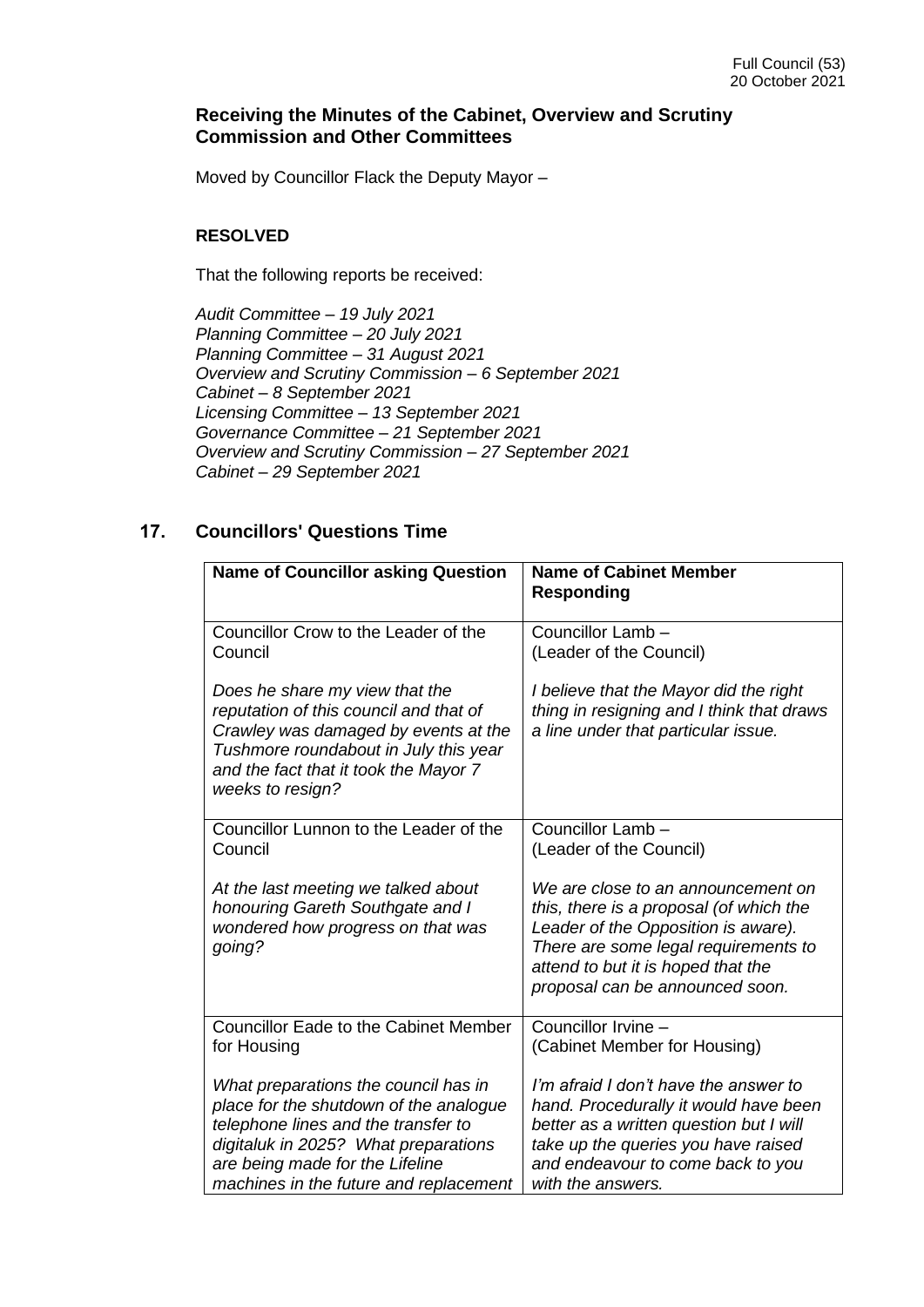| machines for the residents that have<br>them now and how it will affect the<br>telephone extension numbers?                                                                                                                                                                                                                                                                                                                                                                             |                                                                                                                                                                                                                                                                                                                                     |
|-----------------------------------------------------------------------------------------------------------------------------------------------------------------------------------------------------------------------------------------------------------------------------------------------------------------------------------------------------------------------------------------------------------------------------------------------------------------------------------------|-------------------------------------------------------------------------------------------------------------------------------------------------------------------------------------------------------------------------------------------------------------------------------------------------------------------------------------|
| Councillor Brenda Burgess to the                                                                                                                                                                                                                                                                                                                                                                                                                                                        | Councillor Jones -                                                                                                                                                                                                                                                                                                                  |
| <b>Cabinet Member for Public Protection</b>                                                                                                                                                                                                                                                                                                                                                                                                                                             | (Cabinet Member for Public Protection                                                                                                                                                                                                                                                                                               |
| and Community Engagement                                                                                                                                                                                                                                                                                                                                                                                                                                                                | and Community Engagement)                                                                                                                                                                                                                                                                                                           |
| Please can you provide an update as to<br>the council's plans to re-settle Afghan<br>refugees                                                                                                                                                                                                                                                                                                                                                                                           | We are aware of the role that is being<br>undertaken, I believe Kent CC is the<br>primary authority and we liaise with key<br>organisations.                                                                                                                                                                                        |
| <b>Councillor Peck to the Cabinet Member</b>                                                                                                                                                                                                                                                                                                                                                                                                                                            | Councillor Jhans-                                                                                                                                                                                                                                                                                                                   |
| for Environmental Services and                                                                                                                                                                                                                                                                                                                                                                                                                                                          | (Cabinet Member for Environmental                                                                                                                                                                                                                                                                                                   |
| Sustainability                                                                                                                                                                                                                                                                                                                                                                                                                                                                          | Services and Sustainability)                                                                                                                                                                                                                                                                                                        |
| Kingsgate car park was used by many<br>people and was managed by NCP.<br>Please can the Cabinet Member<br>confirm that the car park will be open<br>for Christmas shopping? Will he be able<br>to meet with me as we have other car<br>parks managed by NCP, as they<br>terminated their lease unexpectedly so<br>there is a concern that these other car<br>parks operated by NCP may terminate<br>their lease with the land providers<br>leaving Crawley with a lack of car<br>parks. | NCP did terminate their lease quickly<br>and the council will be trying to reopen<br>the car park prior to Christmas. I am<br>not aware of other issues regarding the<br>other car parks but I am happy to meet<br>with you and officers to discuss further.                                                                        |
| Councillor Piggott to the Leader of the                                                                                                                                                                                                                                                                                                                                                                                                                                                 | Councillor Lamb -                                                                                                                                                                                                                                                                                                                   |
| Council                                                                                                                                                                                                                                                                                                                                                                                                                                                                                 | (Leader of the Council)                                                                                                                                                                                                                                                                                                             |
| As Leader of the Council do you feel                                                                                                                                                                                                                                                                                                                                                                                                                                                    | We are legally required to operate                                                                                                                                                                                                                                                                                                  |
| that residents deserve, in addition to a                                                                                                                                                                                                                                                                                                                                                                                                                                                | within the 1972 Local Government Act,                                                                                                                                                                                                                                                                                               |
| Deputy Mayor, a full and substantive                                                                                                                                                                                                                                                                                                                                                                                                                                                    | which does not provide a mechanism                                                                                                                                                                                                                                                                                                  |
| Mayor at this time?                                                                                                                                                                                                                                                                                                                                                                                                                                                                     | for mid-year elections.                                                                                                                                                                                                                                                                                                             |
| <b>Councillor Ali to the Cabinet Member</b>                                                                                                                                                                                                                                                                                                                                                                                                                                             | Councillor Jhans-                                                                                                                                                                                                                                                                                                                   |
| for Environmental Services and                                                                                                                                                                                                                                                                                                                                                                                                                                                          | (Cabinet Member for Environmental                                                                                                                                                                                                                                                                                                   |
| Sustainability                                                                                                                                                                                                                                                                                                                                                                                                                                                                          | Services and Sustainability)                                                                                                                                                                                                                                                                                                        |
| What is the situation with regards to the<br>resources in the Civil Enforcement<br>Team? And would he consider more<br>resources going into Southgate and<br>Gossops Green controlled parking<br>zones particularly around the school<br>times?                                                                                                                                                                                                                                         | Interesting question as the council was<br>approached by Gossops Green school<br>to trial safer school streets to allow<br>walking and cycling around school<br>roads. This could be followed up again.<br>As for the Civil Enforcement Officers,<br>everyone knows they are stretched but<br>I am happy to bring up with the team. |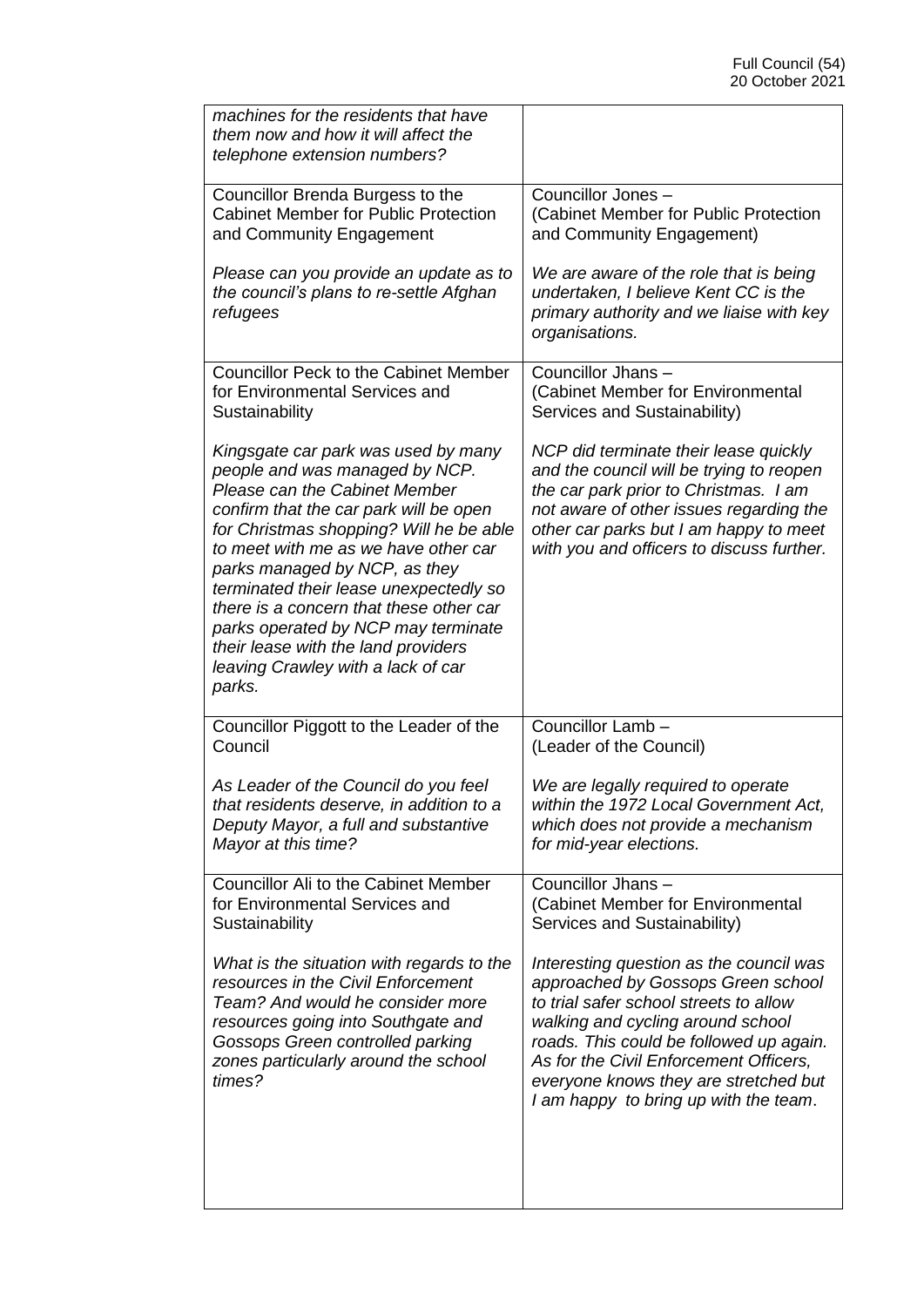| Councillor Lanzer to the Leader of the                                                                                                                                                                                                                                       | Councillor Lamb -                                                                                                                                                                                                                                                                                                                                  |
|------------------------------------------------------------------------------------------------------------------------------------------------------------------------------------------------------------------------------------------------------------------------------|----------------------------------------------------------------------------------------------------------------------------------------------------------------------------------------------------------------------------------------------------------------------------------------------------------------------------------------------------|
| Council                                                                                                                                                                                                                                                                      | (Leader of the Council)                                                                                                                                                                                                                                                                                                                            |
| Given the council's commitment to<br>carbon neutrality by 2050 by virtue of its<br>own operations, and given the<br>uncertainties in the energy supply<br>market, what options are available for<br>accelerating the study of alternatives for<br>the district heat network? | At the moment hydrogen would not be<br>a cheaper alternative to gas. It is more<br>likely to be 'blue hydrogen' where it is<br>added into the gas in the short term.<br>Realities of the energies prices as we<br>transition to a green economy is that it<br>is going to equate to higher costs.<br>Green solutions need to be cost<br>effective. |

# **18. Guillotine and End of the Meeting**

The Deputy Mayor informed the Full Council that as the business of the meeting had not been completed by 11.00pm, and in line with Council Procedure Rule 8.4, the guillotine must fall and the meeting was to end.

It was noted that the only item on the agenda that not been completed and could not be dealt with following the falling of guillotine was *Items For Debate – Review of Hackney Carriage and Private Hire Licensing Policy, Licensing Committee, 13 September 2021 (Minute 4) – Conservative Group.*

The Deputy Mayor closed the meeting.

#### **Closure of Meeting**

With the business of the Full Council concluded, the Chair declared the meeting closed at 11.00 pm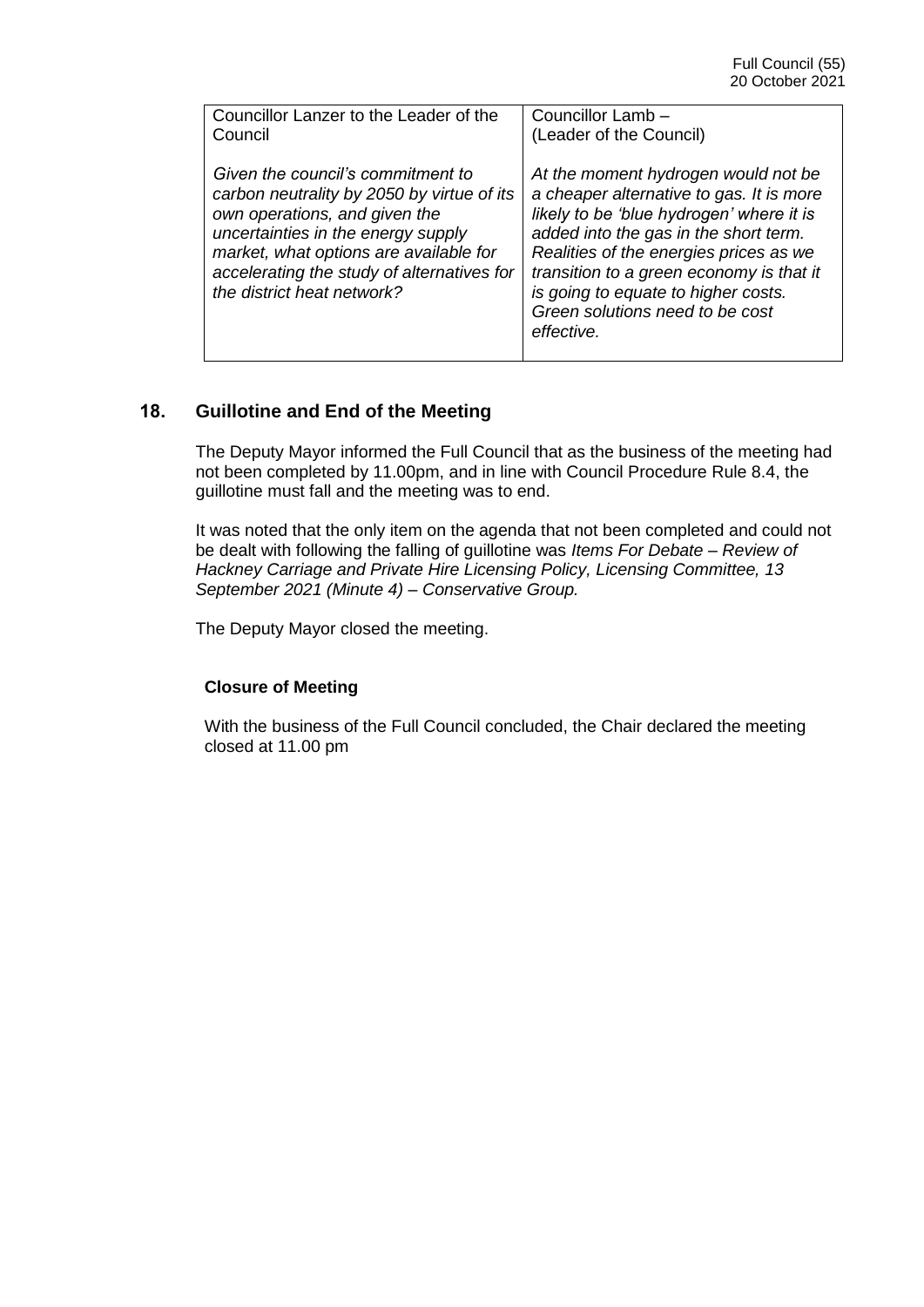This page is intentionally left blank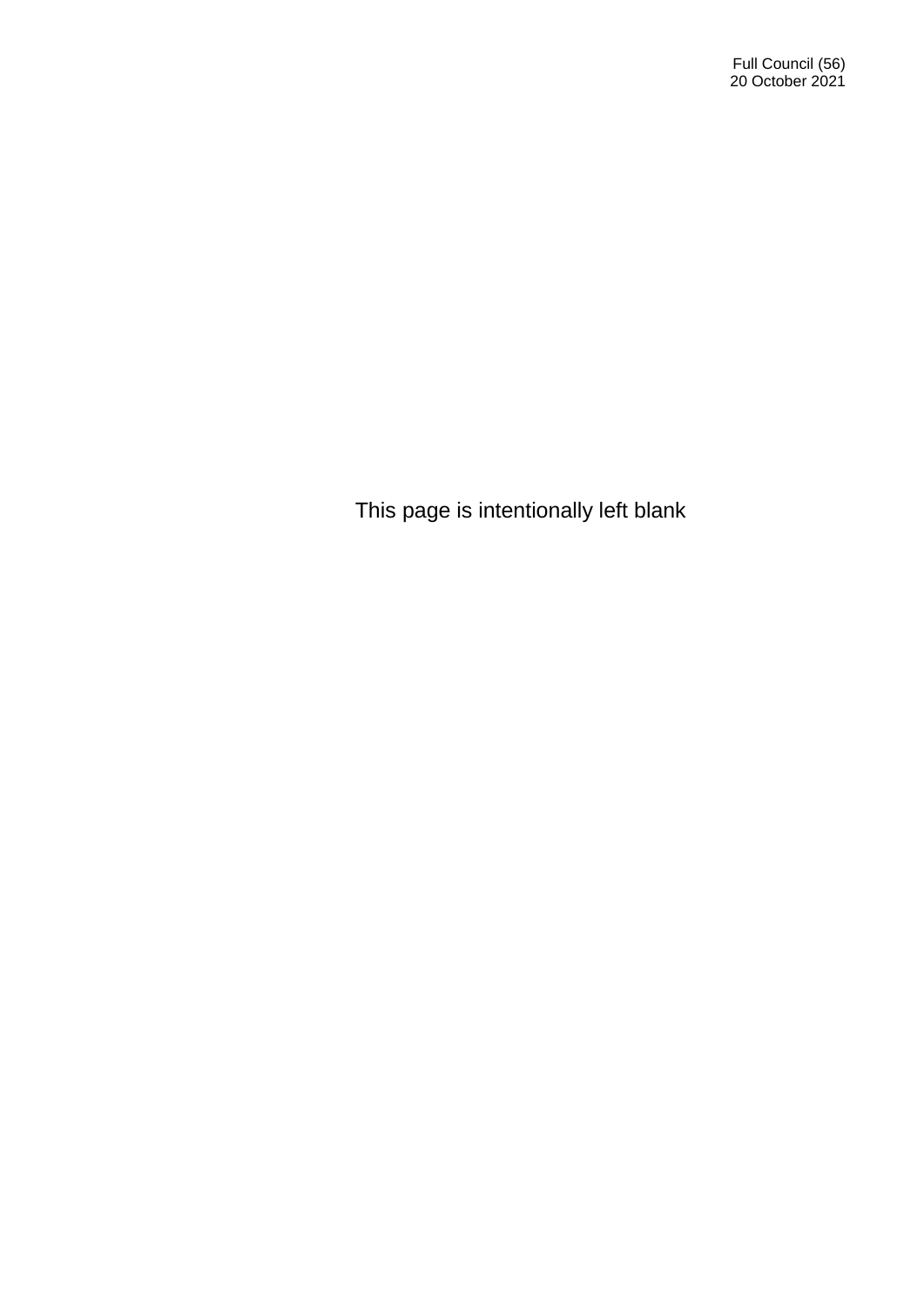# **Appendix A**

# **Disclosures of Interest Received**

| <b>Councillor</b>            | <b>Item and Minute</b>                                                                                                                         | <b>Meeting</b>                        | <b>Type and Nature of</b><br><b>Disclosure</b>                                                                                     |
|------------------------------|------------------------------------------------------------------------------------------------------------------------------------------------|---------------------------------------|------------------------------------------------------------------------------------------------------------------------------------|
| Councillor<br>Ayling         | Planning application<br>CR/2018/0064/FUL - Land<br>Parcel Broadwood Rise,<br>Broadfield, Crawley<br>(Minute 4)                                 | Planning<br>Committee<br>20 July 2021 | Personal Interest-<br>member of staff at the<br>Bewbush Academy (in<br>close proximity to the<br>application site).                |
| Councillor<br><b>Burrett</b> | Planning application<br>CR/2018/0064/FUL - Land<br>Parcel Broadwood Rise,<br>Broadfield, Crawley<br>(Minute 4)                                 | Planning<br>Committee<br>20 July 2021 | Personal interest -<br>member of West Sussex<br><b>County Council and Chair</b><br>of the Planning and Rights<br>of Way Committee. |
| Councillor<br>Irvine         | Planning application<br>CR/2018/0064/FUL - Land<br>Parcel Broadwood Rise,<br>Broadfield, Crawley<br>(Minute 4)                                 | Planning<br>Committee<br>20 July 2021 | Personal Interest-<br>member of Crawley<br>Walking and Cycle Forum<br>(a consultee on the<br>application).                         |
| Councillor<br>P Smith        | Planning application<br>CR/2018/0064/FUL - Land<br>Parcel Broadwood Rise,<br>Broadfield, Crawley<br>(Minute 4)                                 | Planning<br>Committee<br>20 July 2021 | Personal Interest-<br>member of Crawley<br>Walking and Cycle Forum<br>(a consultee on the<br>application).                         |
| Councillor<br>A Belben       | Planning application<br>CR/2020/0676/FUL - 71a<br>Three Bridges Road, Three<br>Bridges, Crawley<br>(Minute 5)                                  | Planning<br>Committee<br>20 July 2021 | Personal Interest - the<br>agent was previously<br>employed by Cllr Belben<br>regarding a planning<br>application made in 2019.    |
| Councillor<br>Irvine         | Planning application<br>CR/2021/0247/FUL - The<br><b>Office, Crawley Business</b><br>Quarter, Manor Royal,<br>Northgate, Crawley<br>(Minute 6) | Planning<br>Committee<br>20 July 2021 | Personal Interest -<br>member of Crawley<br>Walking and Cycle Forum<br>(a consultee on the<br>application).                        |
| Councillor<br>P Smith        | Planning application<br>CR/2021/0247/FUL - The<br><b>Office, Crawley Business</b><br>Quarter, Manor Royal,<br>Northgate, Crawley<br>(Minute 6) | Planning<br>Committee<br>20 July 2021 | Personal Interest-<br>member of Crawley<br>Walking and Cycle Forum<br>(a consultee on the<br>application).                         |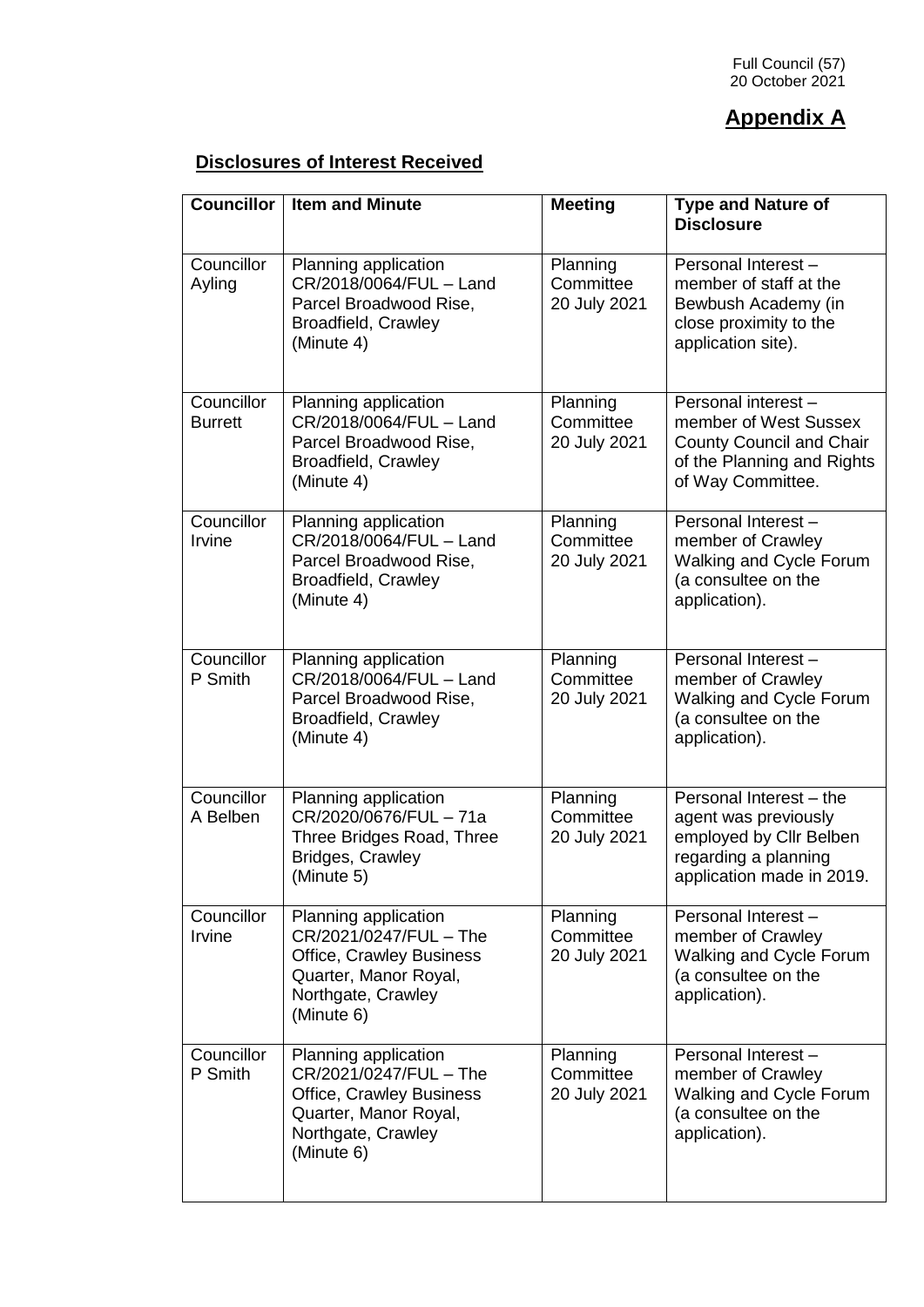| Councillor<br>P Smith | Planning application<br>CR/2021/0247/FUL - The<br><b>Office, Crawley Business</b><br>Quarter, Manor Royal,<br>Northgate, Crawley<br>(Minute 6)                                             | Planning<br>Committee<br>20 July 2021                          | Personal Interest - Local<br>Authority Director of the<br><b>Manor Royal Business</b><br><b>Improvement District.</b> |
|-----------------------|--------------------------------------------------------------------------------------------------------------------------------------------------------------------------------------------|----------------------------------------------------------------|-----------------------------------------------------------------------------------------------------------------------|
| Councillor<br>Irvine  | Planning application<br>CR/2021/0308/ARM - 42 & 44<br>Brighton Road, Southgate,<br>Crawley<br>(Minute 7)                                                                                   | Planning<br>Committee<br>20 July 2021                          | Personal Interest-<br><b>Cabinet Member for</b><br>Housing.                                                           |
| Councillor<br>Irvine  | Planning application<br>CR/2021/0249/ARM - Former<br><b>GSK Manor Royal, Telecon</b><br><b>Metals &amp; Carpenters</b><br>Technology Site, Napier Way,<br>Northgate, Crawley<br>(Minute 8) | Planning<br>Committee<br>20 July 2021                          | Personal Interest-<br>member of Crawley<br><b>Walking and Cycle Forum</b><br>(a consultee on the<br>application).     |
| Councillor<br>P Smith | Planning application<br>CR/2021/0249/ARM - Former<br><b>GSK Manor Royal, Telecon</b><br><b>Metals &amp; Carpenters</b><br>Technology Site, Napier Way,<br>Northgate, Crawley<br>(Minute 8) | Planning<br>Committee<br>20 July 2021                          | Personal Interest-<br>member of Crawley<br><b>Walking and Cycle Forum</b><br>(a consultee on the<br>application).     |
| Councillor<br>P Smith | Planning application<br>CR/2021/0249/ARM - Former<br><b>GSK Manor Royal, Telecon</b><br><b>Metals &amp; Carpenters</b><br>Technology Site, Napier Way,<br>Northgate, Crawley<br>(Minute 8) | Planning<br>Committee<br>20 July 2021                          | Personal Interest - Local<br>Authority Director of the<br><b>Manor Royal Business</b><br>Improvement District.        |
| Councillor<br>P Smith | Planning application<br>CR/2021/0174/FUL - Land at<br>Faraday Road & Manor<br>Royal, Northgate, Crawley<br>(Minute 4)                                                                      | Planning<br>Committee<br>31 August<br>2021                     | Personal interest - Local<br>Authority Director of the<br><b>Manor Royal Business</b><br><b>Improvement District.</b> |
| Councillor<br>Irvine  | Planning application<br>CR/2021/0308/FUL - 42 & 44<br>Brighton Road, Southgate,<br>Crawley (Minute 5                                                                                       | Planning<br>Committee<br>31 August<br>2021                     | Personal interest -<br><b>Cabinet Member for</b><br>Housing.                                                          |
| Councillor<br>Lanzer  | <b>Community Grants Procedure</b><br>& Outcomes Framework<br>(Minute 4)                                                                                                                    | Overview and<br>Scrutiny<br>Commission<br>27 September<br>2021 | Personal Interest-<br>Member of WSCC                                                                                  |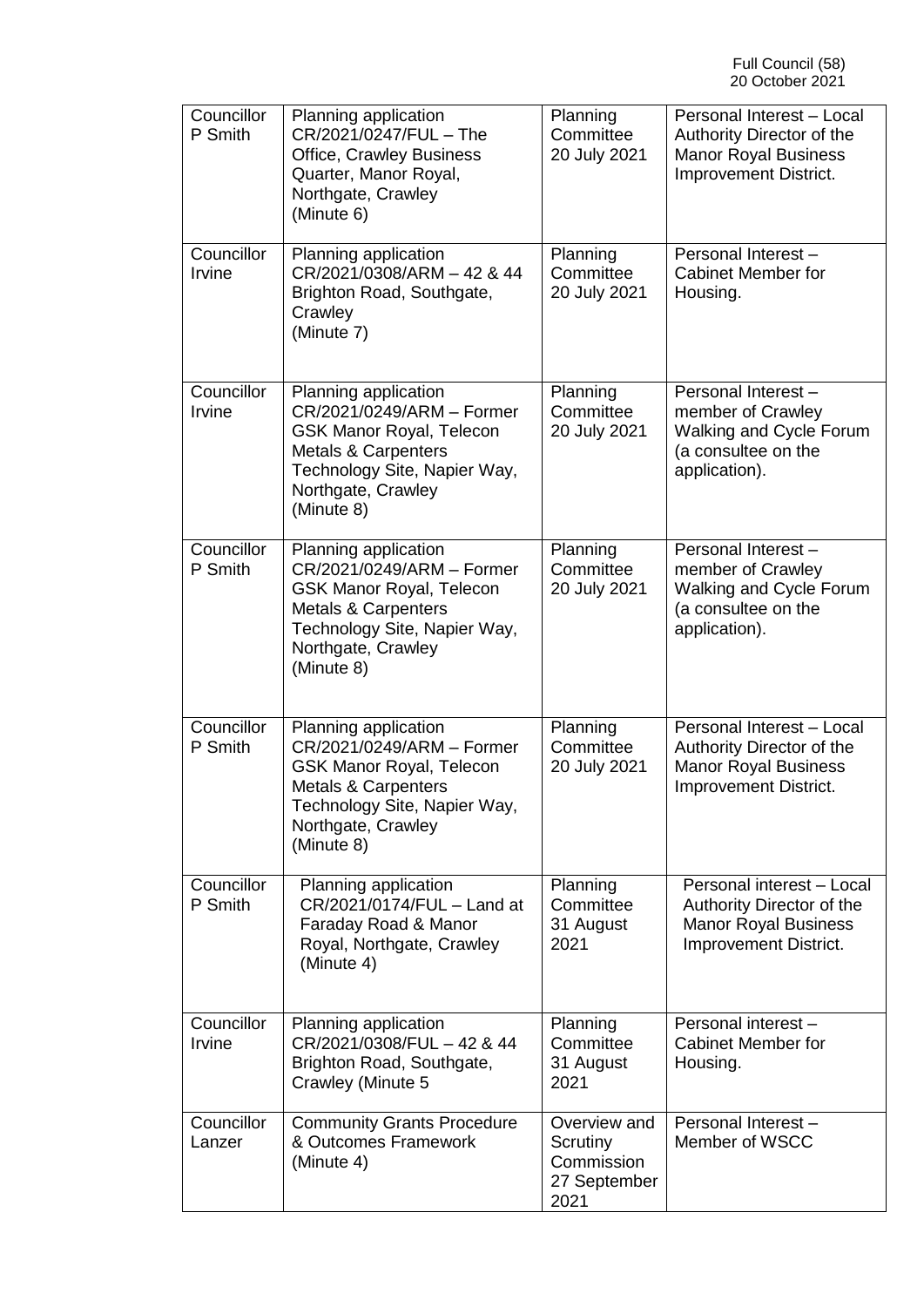| Councillor<br>Lanzer         | <b>HASC</b><br>(Minute 6)                                              | Overview and<br>Scrutiny<br>Commission<br>27 September<br>2021 | Personal Interest-<br>Member of WSCC                                                                    |
|------------------------------|------------------------------------------------------------------------|----------------------------------------------------------------|---------------------------------------------------------------------------------------------------------|
| Councillor<br><b>Burrett</b> | <b>HASC</b><br>(Minute 6)                                              | Overview and<br>Scrutiny<br>Commission<br>27 September<br>2021 | Personal Interest-<br>Member of WSCC                                                                    |
| Councillor<br>Lanzer         | <b>HASC</b><br>(Minute 6)                                              | Overview and<br>Scrutiny<br>Commission<br>27 September<br>2021 | Personal Interest-<br><b>WSCC Cabinet Member</b><br>for Public Health and<br>Wellbeing                  |
| Councillor<br><b>Bounds</b>  | Notice Of Motion 2 – Land West Of<br>Ifield / Crawley - Agenda item 10 | <b>Full Council</b><br>20 October<br>2021                      | Personal Interest-<br>Member (in his personal<br>capacity) of the Save the<br>West of Ifield Committee. |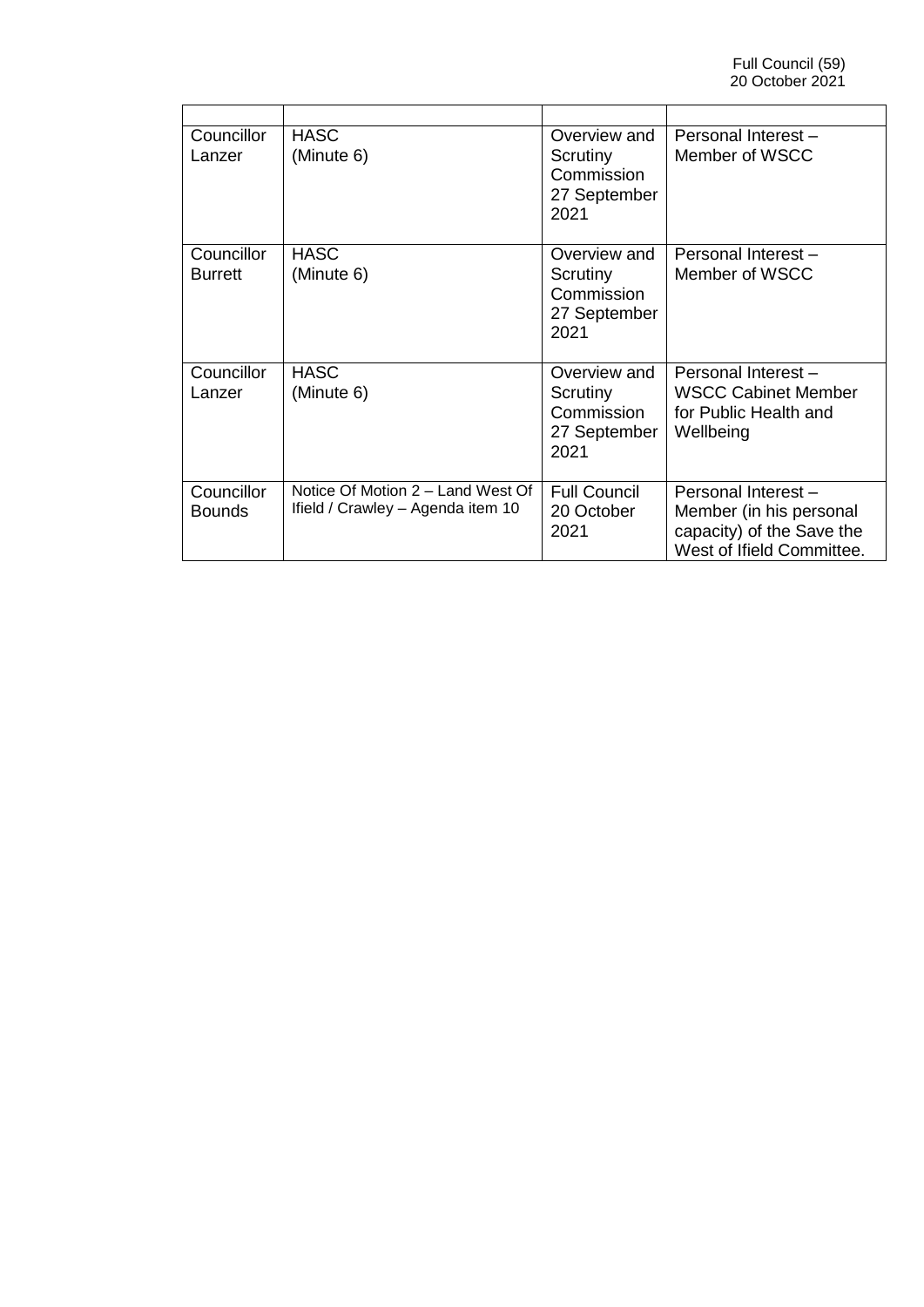This page is intentionally left blank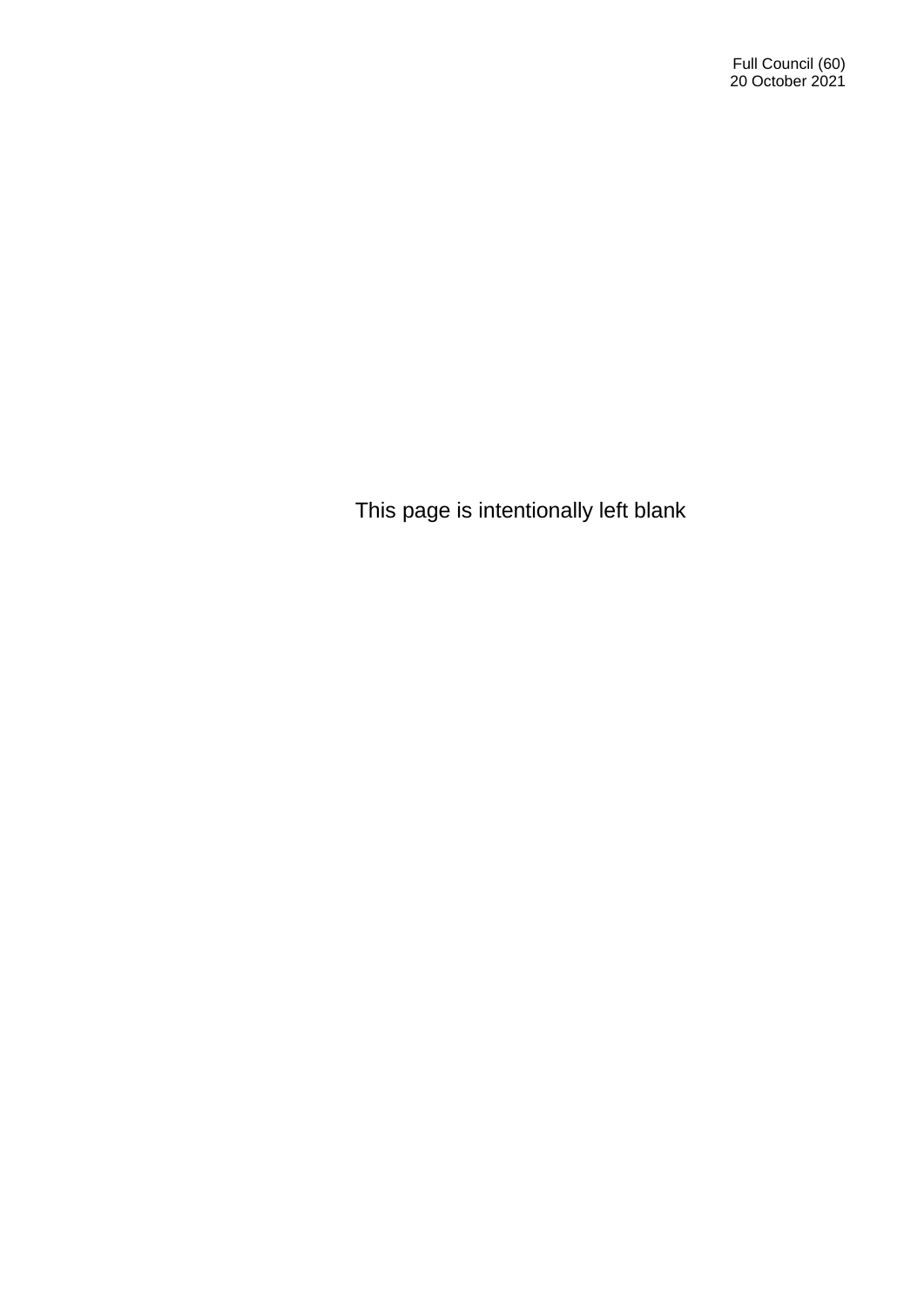# **Appendix B**

# **Principal Petitioner Speech – Natalie Campbell**

Firstly, thank you for hearing our petition and allowing us to share our views and passions about the Mill adventure playground in Bewbush with you all. Since starting the petition. I have gained support from Dan at Spotted Media Services, Dean at Sessions Radio, and the team at Delta Security Management to form the community initiative that has supported and helped drive this campaign to Save the Mill at Bewbush.

As a community collaboration we believe that the Mill is worth saving. It is the hub of a diverse town and provides vital services to families who need them. It is also a safe place for our future generations to grow, learn and develop in a safe and positive environment.

As a hub, we believe that these services should be handed back to the community to run and support, in collaboration with various volunteer networks and businesses that are passionate about what they stand for.

With new developments of houses and neighbourhoods being built all over Crawley it seems ludicrous that they start removing facilities to support these communities.

Crawley is such a diverse town with lots of different cultures living and growing together all needing very different supports. A hub like the Adventure playground can be used to help families when they are at their most vulnerable. Having kids is the hardest job in the world and having somewhere to go to just meet and talk to other parents and carers is such a relief and a support. Knowing you are not the only one in a situation or talking best practices can mean the making not breaking of a parent!

For the older children it's a place of safety, so they are not hanging out at the local shopping parades, or the streets getting into trouble. Its somewhere we can offer life skills, support, and most of all memories of a great childhood for them.

We are proposing to support this community-based initiative, not only in the short term, however for future generations, just like the previous generations have benefitted from before.

The decision to close the Mill, which covers a much wider catchment would affect the following areas: Bewbush, Ifield, Gossops Green, Broadfield, Kilnwood Vale and not excluding the wider community in Crawley. To remove these services as they stand would affect such a large area of these communities and future generations of the town, we just can't support the council's decision and urge that we work with you to make the Community initiative a feasible option.

We aim to prove and show that his facility is required for the future generations of the community. Run by the community for the community and the greater